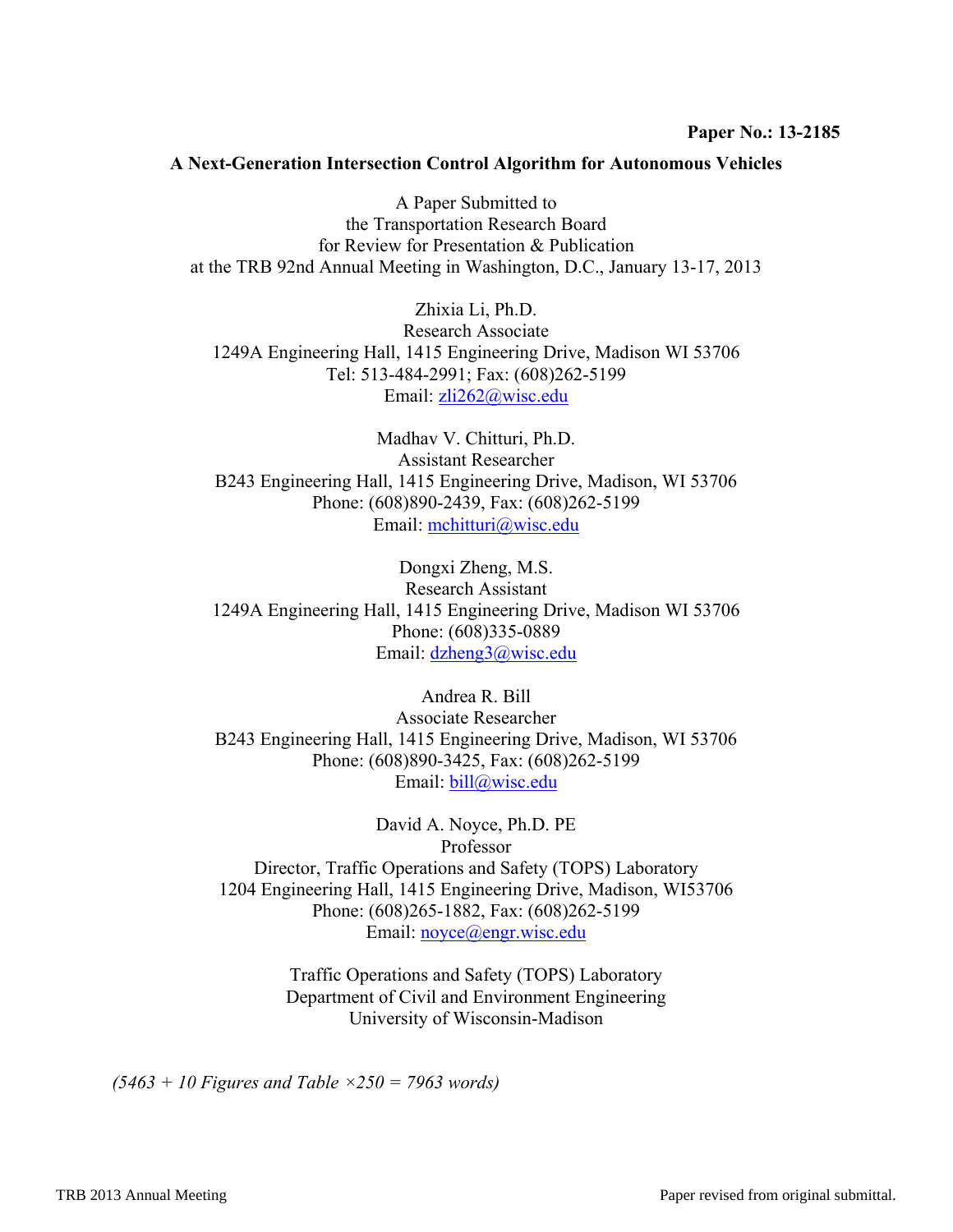2 A reservation-based autonomous intersection control system, named Autonomous Control of 3 Urban TrAffic (ACUTA) is presented in this paper. ACUTA manages autonomous vehicles in 4 the vicinity of an intersection to allow them to pass the intersection without any conflict and few 5 stops. To address the operational issues identified in previous studies on reservation-based 6 autonomous intersection management, three operational enhancement strategies were introduced 7 and incorporated in ACUTA. Along with operational enhancements offered by ACUTA, its 8 implementation in the standard simulation platform VISSIM is significant. The enhancement 9 strategies were evaluated and shown to be effective in reducing intersection delay. ACUTA was 10 modeled as a single-tile and a multi-tile system and simulation experiments were conducted in 11 VISSIM to evaluate operational performance of both. Performance of single and multi-tile 12 ACUTA was compared with operational performance of an optimized signalized intersection, 13 and a four-way stop intersection. Evaluation results demonstrated that compared with the 14 optimized signal control, Multi-Tile ACUTA increased left turn, right turn and through 15 capacities by 37%, 32%, and 31%, respectively. As a result, the Multi-Tile ACUTA intersection 16 caused considerably less delay than the optimized signalized intersection. Single-Tile ACUTA 17 also resulted in significantly less delay than four-way stop control, when the approach traffic 18 demand was less than 300 veh/hr. Finally, sensitivity analyses were conducted on ACUTA's 19 configurable parameters, identifying the parameters that the intersection delay is sensitive to, 20 along with their trends in impacting intersection delay. Results of the sensitivity analyses can be 21 used to optimize the operational performance of ACUTA in future research.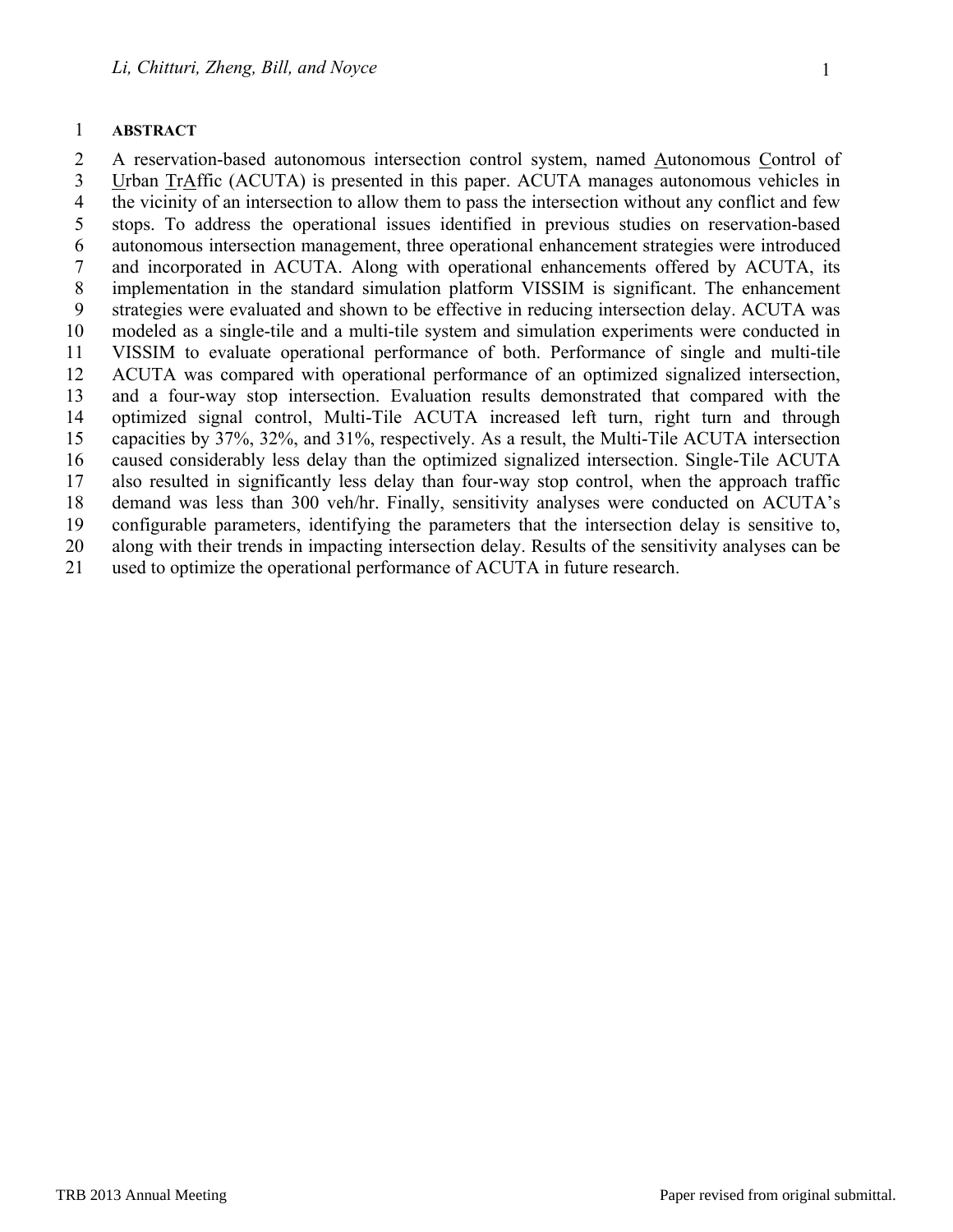#### 22 **INTRODUCTION**

23 Traffic congestion is a global issue with increasing traffic demand every year. Federal Highway 24 Administration (FHWA) estimates that by 2020, 29% of urban National Highway System (NHS) 25 routes will be congested for much of the day, and 42 percent of NHS routes will be congested 26 during peak periods (*1*). A key solution to alleviate future traffic congestion lies in better 27 management of the existing network to process traffic more efficiently. One of the key 28 bottlenecks in the transportation system is the signalized intersection.

29 The application of autonomous vehicles makes it possible to eliminate traditional traffic 30 signals from the intersection, and hence has the potential to maximize intersection capacity, 31 significantly enhancing intersection mobility. From a safety perspective, considering that 90% of 32 road crashes are attributed to driver errors (*2*), use of autonomous vehicles, is potentially 33 effective in reducing intersection related crashes. Therefore, autonomous vehicles (vehicles 34 without human intervention) offer an unprecedented opportunity to address the twin issues of 35 traffic operations and safety dodging the society today. Autonomous vehicles are under 36 development by many automotive manufacturers and their wide usage on highway systems is 37 expected to become reality in the near future. Although potential benefits are expected, how to 38 take full advantage of autonomous vehicles, and maximize operational performance of 39 autonomous vehicles at intersections is not fully understood.

40 Previous studies have investigated both centralized and decentralized strategies for 41 managing autonomous vehicles at intersections (*3-17, 19-20*). In fact, the research on the 42 autonomous vehicles can be dated back to 1990s (*21-24*). An evaluation study indicated that 43 among all possible solutions to autonomous intersection control, the reservation-based 44 centralized control had the best performance in terms of maximizing the intersection capacity 45 and reducing the delay (*17*). The mechanism of the reservation-based system is introduced in the 46 following section of Background and Literature. Another study found that starvation issues may 47 occur in the reservation-based system when traffic demands on the mainline and side road were 48 unbalanced (*8*). Starvation here reflects the scenario that approaching vehicles on the side street 49 cannot get reservations and form a queue at the entrance of the intersection.

50 According to a different comparison research, the reservation-based system was 51 outperformed by the traffic signal when the traffic demand was higher than a certain threshold 52 and indicated a further investigation on the robustness of reservation-based system is needed 53 (*20*). All these facts indicate that issues still exist in the reservation-based system although it has 54 potential to maximize intersection capacity among all possible solutions. It has to be noted that 55 none of the exiting studies on autonomous intersection control used standard commercial 56 microscopic simulation software, such as VISSIM or CORSIM. Customized simulation tools 57 were used in those studies, which cause that the results from different studies can not be 58 comparable to each other due to the ununiformed simulation platform.

59 Therefore, the objective of this research is three-fold: (1) develop an enhanced 60 reservation-based autonomous intersection control algorithm, named as Autonomous Control of 61 Urban TrAffic (ACUTA), with potential enhancements that address existing operational issues 62 and make the system more realistic; (2) develop a VISSIM-based simulation platform to evaluate 63 ACUTA; and (3) compare ACUTA with 4-way stop control and signal control, as well as 64 conduct sensitivity analysis to investigate avenues to maximize the performance of ACUTA.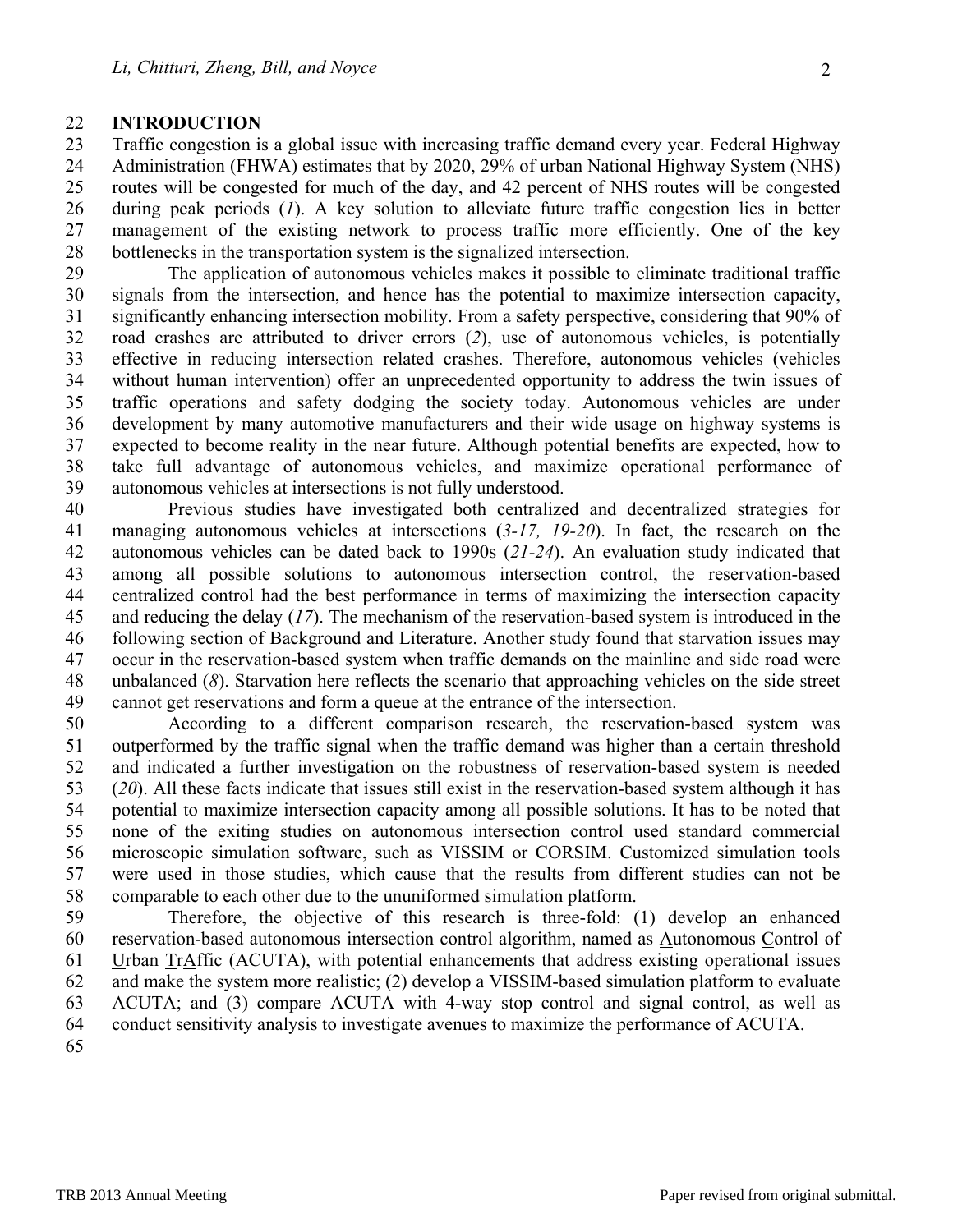### 66 **BACKGROUND AND LITERATURE REVIEW**

67 Many researchers have explored ideas and algorithms for effective management of autonomous 68 vehicles at intersections. Both centralized and decentralized control strategies were investigated 69 in previous studies.

70 Centralized control features an intersection controller that regulates the entire 71 intersection. Vehicles only communicate with the central controller to get passing instructions. 72 Dresnser and Stone were the first to introduce a reservation-based multi-agent system, named as 73 Autonomous Intersection Management (AIM) (*3*). In reservation-based system, intersection is 74 divided into a grid of n by n tiles. When a vehicle approaches an intersection, the driver agent 75 that represents the vehicle communicates with the intersection manager. Basic mechanism of 76 AIM is that driver agent sends requests to intersection manager to reserve the intersection for 77 certain time-spaces needed for traversing the intersection based on vehicle's estimated arrival 78 and departure time. Intersection manager checks what and how much resource (tiles) will be 79 occupied by arequesting vehicle, and identifies whether these requested tiles have already been 80 reserved by other vehicles. If the tiles are already reserved,, the request will be rejected. 81 Otherwise a reservation will be made. Vehicle agent is notified by intersection manager whether 82 the request is approved or rejected. The instruction of travel will be sent to vehicle agent by 83 intersection manager with approval notice.

84 In the prototype version of Dresner and Stone's system, left and right turns were not 85 allowed and all vehicles traveled at the same speed (*3*). Dresner and Stone validated their 86 algorithm using a simulation that they developed, in which they defined certain lane-change and 87 car following behaviors, signal and stop control operations for comparison purpose, and methods 88 for estimating throughput volume and delay. The second version of their system was much more 89 comprehensive by allowing turns and acceleration in the intersection (*4, 5*). The improved 90 system was evaluated in their own simulation environment with comparison to stop-control and 91 signal-control scenarios. The impact of restricting left and right turns being made from 92 designated lanes rather than from any lanes was also analyzed. Theoretically, in a reservation-93 based system, the restriction was not necessary. Relaxing the restriction was supposed to provide 94 more flexibility to drivers. However, results showed that restricted turn conditions resulted in 95 lower delay than allowing turns from any lane. Dresner and Stone further stated that the results 96 might be misleading, because the delay incurred by vehicles from lane change maneuvers can 97 cause longer delay (*6*).

98 In later versions of AIM, safety issues were addressed by adding a safety net in the 99 system (*7*). Batch processing of reservation requests were also realized to address the starvation 100 issue due to unbalanced traffic demands on mainline and side road (*8, 9*). AIM was finally tested 101 in a mixed reality platform (*10*). Most of Stone's studies resulted in an exceptionally low delay 102 (< 5 s/veh) at even extremely high traffic demand (i.e. 2100 veh/hr/ln) which even exceeds the 103 typical saturation flow rate (*10*). All these results indicate their algorithm performed very well 104 under high demand. However, these results were obtained using their own simulation tool, rather 105 than standard commercial simulation packages like VISSIM or CORSIM.

106 In addition to Stone et al., centralized control system was also investigated by researchers 107 from France. Wu et al. (*12*) and Yan et al. (*13*) studied a theoretical approach to control 108 autonomous vehicles at an isolated intersection through V2I communications. In their system, 109 the intersection has only two directions. Yan et al. (*14*) improved the system by generalizing the 110 intersection into a common four-way intersection. Approaching vehicles inform the intersection 111 controller of their position and routing information. The intersection controller decides the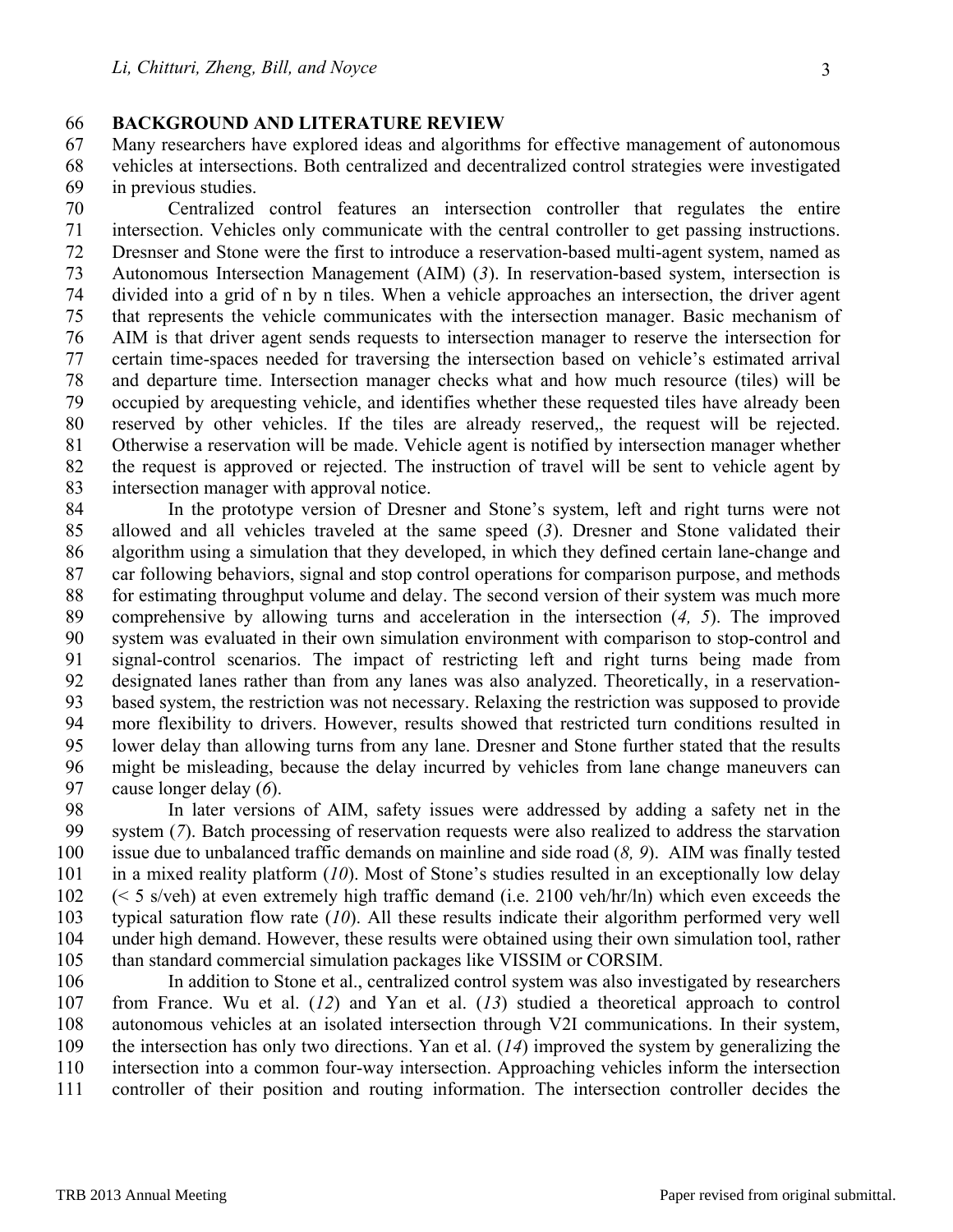112 passing sequence of vehicles. The decision by the controller was optimized. The objective of the

- 113 optimization was to minimize total time of clearing all autonomous vehicles at the intersection. 114 The key point was to decide an optimal vehicle passing sequence. A dynamic programming 115 algorithm was used to solve this problem. Vehicle passing sequence could dynamically change 116 when new vehicles enter the control range. No simulation or validation was performed in their 117 research.
- 118 Wu et al. compared both of their centralized control strategies based on dynamic 119 programing and their negotiation-based decentralized control strategy to an adaptive traffic 120 controller and reservation-based traffic system developed by Dresner and Stone (*3*) in terms of 121 operational performance (*19*). Results indicated that the reservation-based system performed best 122 while their centralized and decentralized systems had similar operational performance. They 123 concluded that despite the fact that reservation-based system maximizes use of space of the 124 intersection, it lacks considerations of safe distance between two vehicles in both non-conflicting 125 and conflicting movements.
- 126 Vasirani and Ossowski evaluated reservation-based system and compared it to signal 127 control system (*20*). They found that reservation-based system only outperformed traffic signal 128 when traffic demand is below a certain threshold of about 555 veh/hr/ln. Reservation-based 129 approach performed worse than traffic signal when traffic volume was higher than a certain 130 threshold. They concluded that this was because a reservation-based intersection is less robust 131 than a signal-controlled intersection and performance is very sensitive to traffic demand.
- 132 In summary, centralized control can achieve better efficiency by maximizing the use of 133 all available resources, and is more reliable and safer. However, it will also cost more to deploy 134 in the field. Decentralized control has lower cost to implement when compared with centralized 135 control. Therefore, centralized control is more suitable for urban intersections with heavy traffic, 136 while the decentralized control works better for rural intersections with light traffic. Among all 137 centralized control strategies, reservation-based system is the simplest one with the highest 138 efficiency, although it has some potential issues like starvation and lower performance under 139 high traffic demand.
- 140

# 141 **THE ENHANCED RESERVATION-BASED ALGORITHM**

#### 142 **Working Mechanism of ACUTA**

143 Considering the superiority of reservation-based system in terms of maximizing intersection 144 capacity, the next-generation intersection control system developed in this project was based on

- 145 First-Come-First-Serve (FCFS) reservation-based protocol (*2*), with enhancements to improve
- 146 some operational issues identified in previous studies (*2, 9*). The system was named Autonomous
- 147 Control of Urban TrAffic (ACUTA). Note that ACUTA only applies to the condition that 100%
- 148 of the vehicles on the road are autonomous vehicles.
- 149 ACUTA utilizes a centralized control strategy for managing fully-autonomous vehicles at 150 an intersection. All vehicles in ACUTA are autonomous and communicate only to an intersection 151 controller, namely, intersection manager (IM). An IM regulates the intersection by determining 152 the passing sequence of all approaching vehicles. Specifically, intersection is divided into a mesh 153 of n by n tiles, as shown in Figure 1, where "n" is termed as granularity, which is tile density of
- 154 the intersection mesh.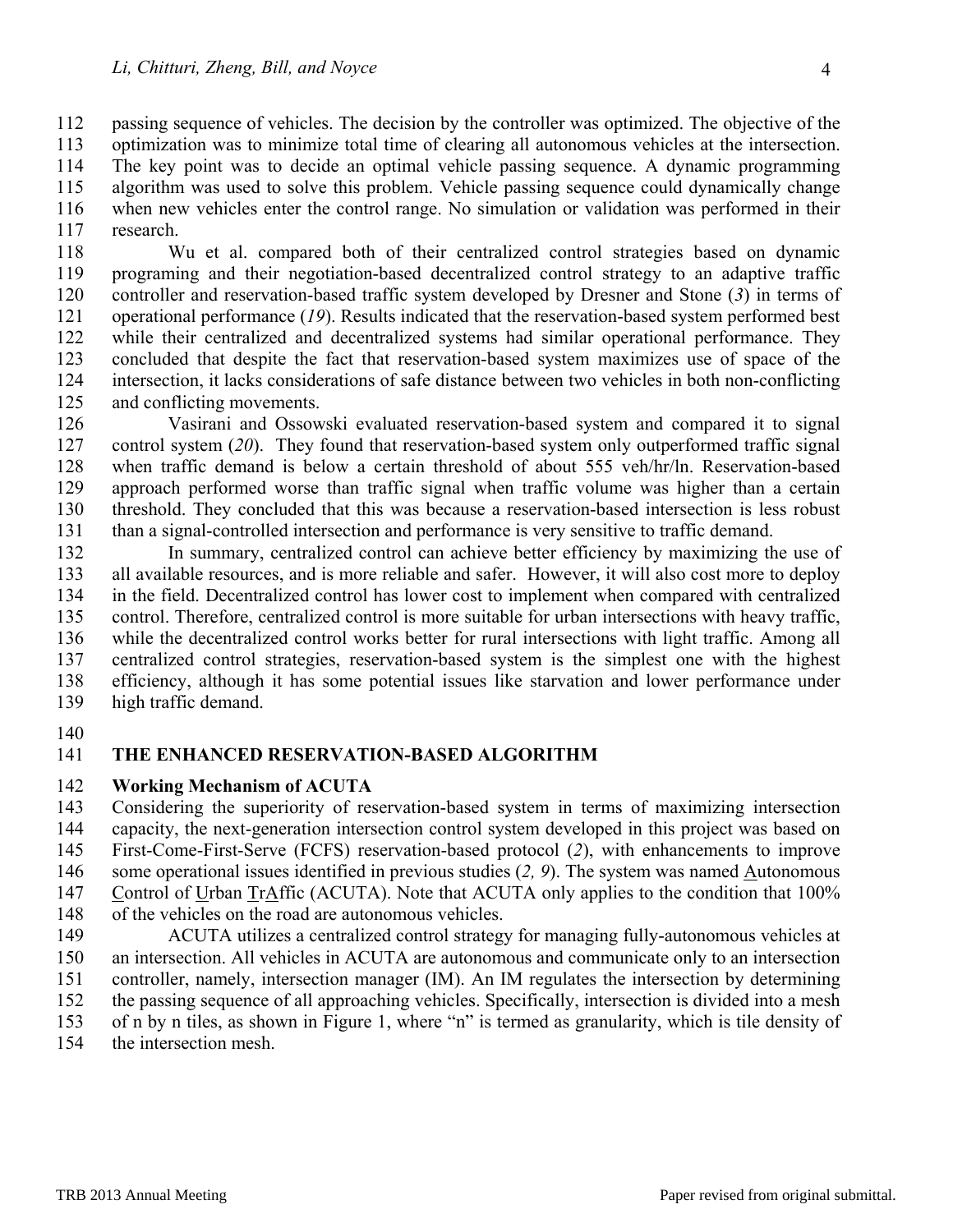

- 157
- 158

#### 159 **FIGURE 1 Intersection mesh of tiles and example of vehicle's possible routing decisions.**

160 In ACUTA, each approaching vehicle sets up a communication connection with the IM 161 after it enters -IM's communication range (i.e., 600 ft, which reflects a reasonable 162 communication range based on existing communication technology). When connected, a vehicle 163 immediately starts to send IM a reservation request along with its location, speed and routing 164 information (i.e., making a left/right turn or going straight), indicating its intention to traverse the 165 intersection. IM processes the reservation request by computing the required time-spaces for the 166 vehicle to get through the intersection (i.e., intersection tiles that will be occupied by the 167 requesting vehicle for all simulation steps when it traverses the intersection) based on location, 168 speed, maximum acceleration rate, and routing information provided by the requesting vehicle. 169 Acceleration from the requesting vehicle's current location to the entrance boundary of the 170 intersection is considered when computing required time-spaces. Using different acceleration 171 rates can change the required time-spaces significantly. Alternative acceleration rate is between 172 zero and maximum acceleration rate of the specific vehicle, and is calculated using the following 173 equation:

$$
\overline{175}
$$

174

 $= 0$   $(i = 1)$  $a_i = 0$  (*i* 

$$
175
$$

$$
a_i = a_{\text{max}} - (i - 1) \frac{1}{m} a_{\text{max}} \qquad (i > 1)
$$
  
\n
$$
\alpha_i = i^{\text{th}} \text{ alternative acceleration rate (ft/s2)} \qquad (1)
$$

176 Where,  $\alpha_i$ 177  $\alpha_{max}$  = maximum acceleration rate (ft/s<sup>2</sup>); and, 178 *m* = maximum number of internal simulations.

179

180 The maximum acceleration rate is one of the characteristics of the requesting vehicle. 181 Considering that a high acceleration rate may cause passenger discomfort, maximum 182 acceleration rate is designed as a configurable parameter in ACUTA and can be simply set as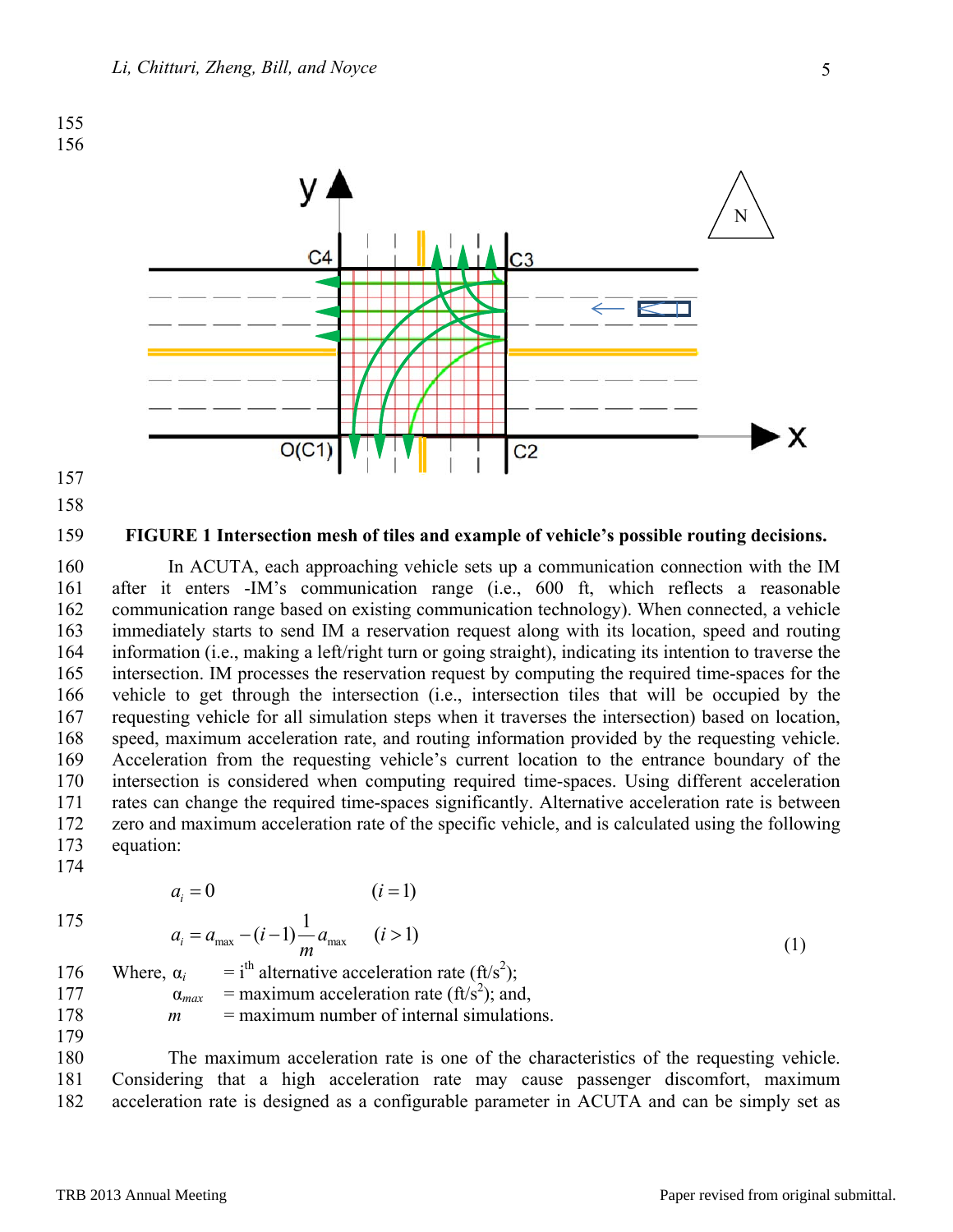183 maximum comfortable acceleration rate. The number can be defined, and simply changed in 184 VISSIM simulation environment by adjusting VISSM's maximum acceleration rate curve. 185 Vehicles must maintain a constant speed when traversing the intersection. In other words, after a 186 vehicle's center point enters the intersection, the vehicle's speed does not change until it 187 completely clears the intersection. IM checks whether the required intersection tiles have already 188 been reserved by other vehicles at every simulation step. If a conflict is detected, another 189 alternative acceleration rate will be used to compute the required time-spaces, and conflicts will 190 be checked again based on the updated required time-spaces. This iteration process is called 191 internal simulation. The maximum number of trials of the alternative acceleration rates is termed 192 as the maximum number of internal simulations (MAXNIS). Note that for approaching vehicles 193 with slow speed, the alternative acceleration rate cannot be zero. In other words, slow vehicles 194 must accelerate to proceed through the intersection and fixed-speed reservation is not allowed for 195 slow vehicles. This strategy prevents vehicles with slow speeds from occupying too much time-196 space within the intersection. The "slow" is determined by incorporating the concept of 197 "Minimum Speed to Allow Fixed-Speed Reservation (MINSAFSR)" in ACUTA system. The 198 MINSAFSR defines a speed threshold to allow IM to use a zero acceleration rate in internal 199 simulation. If speed of an approaching vehicle falls below MINSAFSR, zero cannot be used as 200 an alternative acceleration rate in internal simulation. If all alternative acceleration rates are tried 201 out in internal simulation and conflicts in reservation still exist, the reservation request will be 202 rejected; otherwise the reservation request will be approved by the IM. IM automatically rejects 203 requests from a vehicle that is following a vehicle without a reservation.

204 After making a decision to reject the reservation request, IM sends a rejection message to 205 the requesting vehicle with a designated deceleration rate, which is calculated using the 206 following equation:

$$
207 \t a_{Dec} = \frac{1}{2}
$$

 $D_{\text{ec}}$  -  $\frac{1}{2(s_0 - d_0 - v_0 \delta)}$  $= \frac{v_0}{2(s_0 - d_0 - v_0 \delta)}$  (2)

2 0

*v*

208 Where,  $\alpha_{Dec}$  = designated deceleration rate (ft/s<sup>2</sup>);  $v_0$  = vehicle's speed at the time when submitting the request (ft/s);  $S_0$  = vehicle's distance from intersection at the time when submitting request (ft);  $\delta$  = vehicle response time (s); and,  $d_0$  = distance from the intersection to the advance stop location (ft). 213

214 Vehicle response time ( $\delta$ ) in Equation (2) is the time interval between the instant when 215 the vehicle receives the rejection message from the IM and the instant the vehicle applies the 216 deceleration rate. Variable '*δ*' is analog to the driver's perception reaction time in human-217 operating vehicles. In ACUTA, the default  $\delta$  is zero, which assumes an ideal condition with 218 negligible response time. The advance stop location  $(ASL)$   $(d_0)$  is a special parameter in 219 ACUTA, which designates a predefined advance stop location other than stop line for vehicles 220 with rejected reservations. The detailed features of ASL are discussed in the following section. A 221 vehicle with a rejected reservation request will apply the designated deceleration rate and start to 222 decelerate as soon as the rejection message is received. The vehicle keeps sending reservation 223 requests until the request is finally approved by the IM.

224 If IM approves a reservation request, it sends an approval message to the requesting 225 vehicle along with a designated acceleration rate that will result in no conflicts with existing 226 reservations. Timestamps indicating when to end the acceleration and when to completely clear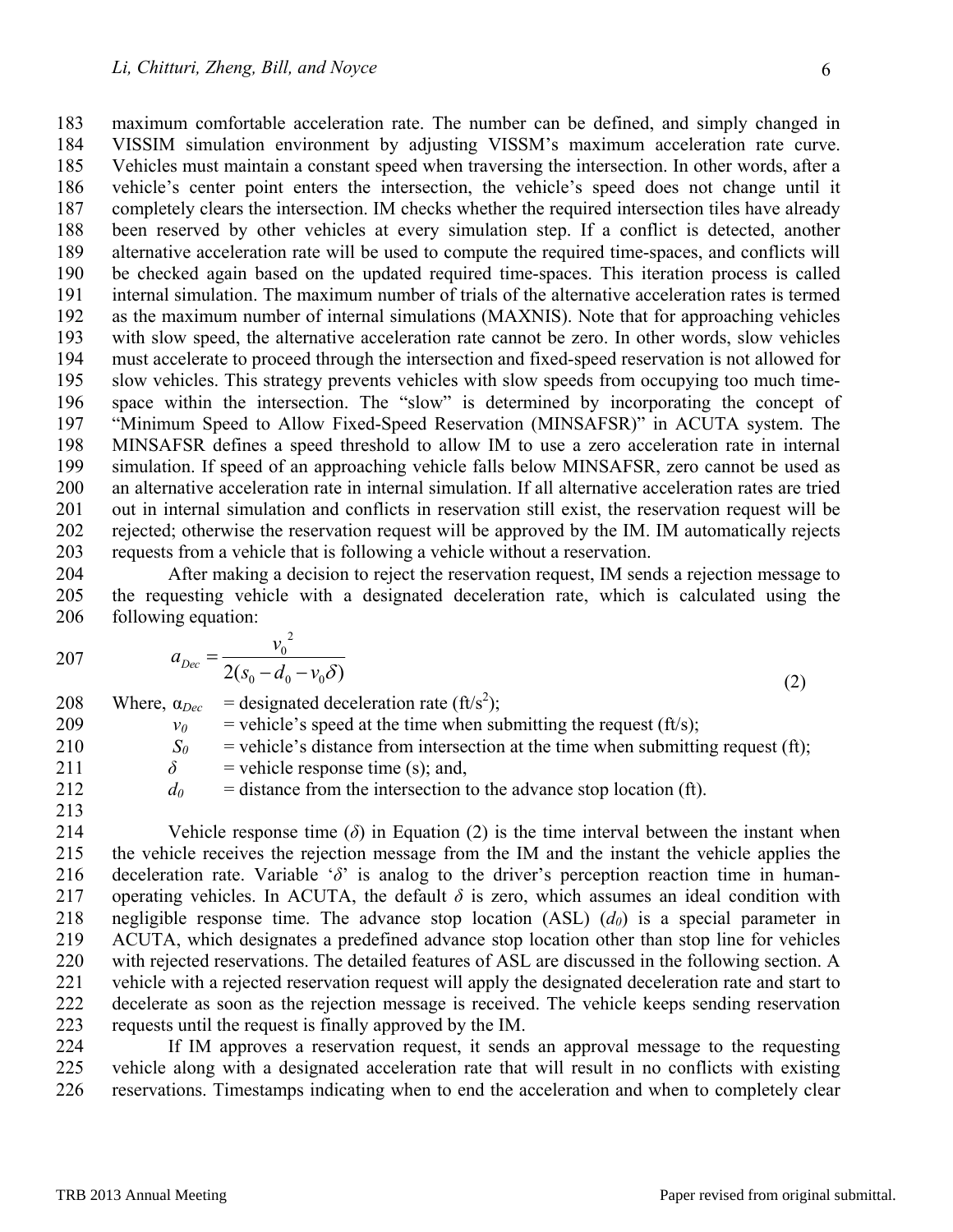227 the intersection are also sent to the vehicle in the approval message. The approved vehicle will 228 follow the acceleration instruction as soon as it receives the approval message until the vehicle

- 229 completely clears the intersection.
- 230

#### 231 **Modeling the ACUTA Intersection in VISSIM**

232 ACUTA was implemented in VISSIM by using the VISSIM External Driver Model (EDM). 233 Through EDM, VISSIM provides an option to bypass and replace VISSIM's internal driving 234 behavior. During a simulation run, VISSIM calls the EDM DLL at every simulation step to pass 235 the current state of each vehicle to the DLL. Therefore, in this research, an intersection manager 236 class was built in the EDM DLL to collect each vehicle's speed, location, vehicle class, 237 maximum acceleration rate, length, width, and many other parameters pertaining to the vehicle at 238 each simulation step. IM processes all reservation requests at the beginning of each simulation 239 step, and passes its decision and suggested acceleration/deceleration rate to vehicles in the same 240 simulation step. Vehicles then pass their acceleration/deceleration rates back to VISSIM in the 241 same simulation step, thus real-time control of each vehicle's acceleration rate is realized.

242 ACUTA was modeled at a four-legged intersection with three lanes per direction, as 243 shown in Figure 2.a. Different from traditional signalized intersections, vehicles can turn from 244 any lanes in an ACUTA intersection, (shown in Figure 2.b) to eliminate en-route lane changes 245 required for turning vehicles, which are a significant contributing factor to vehicle delays due to 246 conflicts caused by vehicle lane change maneuvers. Each lane in the simulation model was built 247 as a separate link to simplify the simulation model.

248 Each approach of the intersection is more than 2000 feet long with a fixed lane width of 249 12 feet. The volume input of each lane is identical, trying to create balanced traffic demands 250 from all lanes of the intersection. Each lane has three routing decisions: left turn, straight, and 251 right turn. The volume assignments to each routing decisions are the same for all lanes, namely 252 25% for left turn, 60% for through, and 15% for right turn. Figure 2.c illustrates the routing 253 decisions of a particular lane. The vehicle composition is 93% passenger cars and 7% heavy 254 vehicles. The speed distribution of traffic is also fixed at a setting equivalent to the 30 mph speed 255 limit. No priority rules, conflict areas, desired speed decisions, reduced speed areas, traffic 256 signals, or stop signs are used in the simulation model, because the traffic control of the entire 257 intersection is governed by the intersection manager only. Figure 2.d illustrates the screenshot of 258 a simulation run; red vehicles are vehicles that do not have a reservation; green vehicles are 259 vehicles that have a reservation and are in the process of passing the intersection; and, yellow 260 vehicles are those that have already cleared the intersection.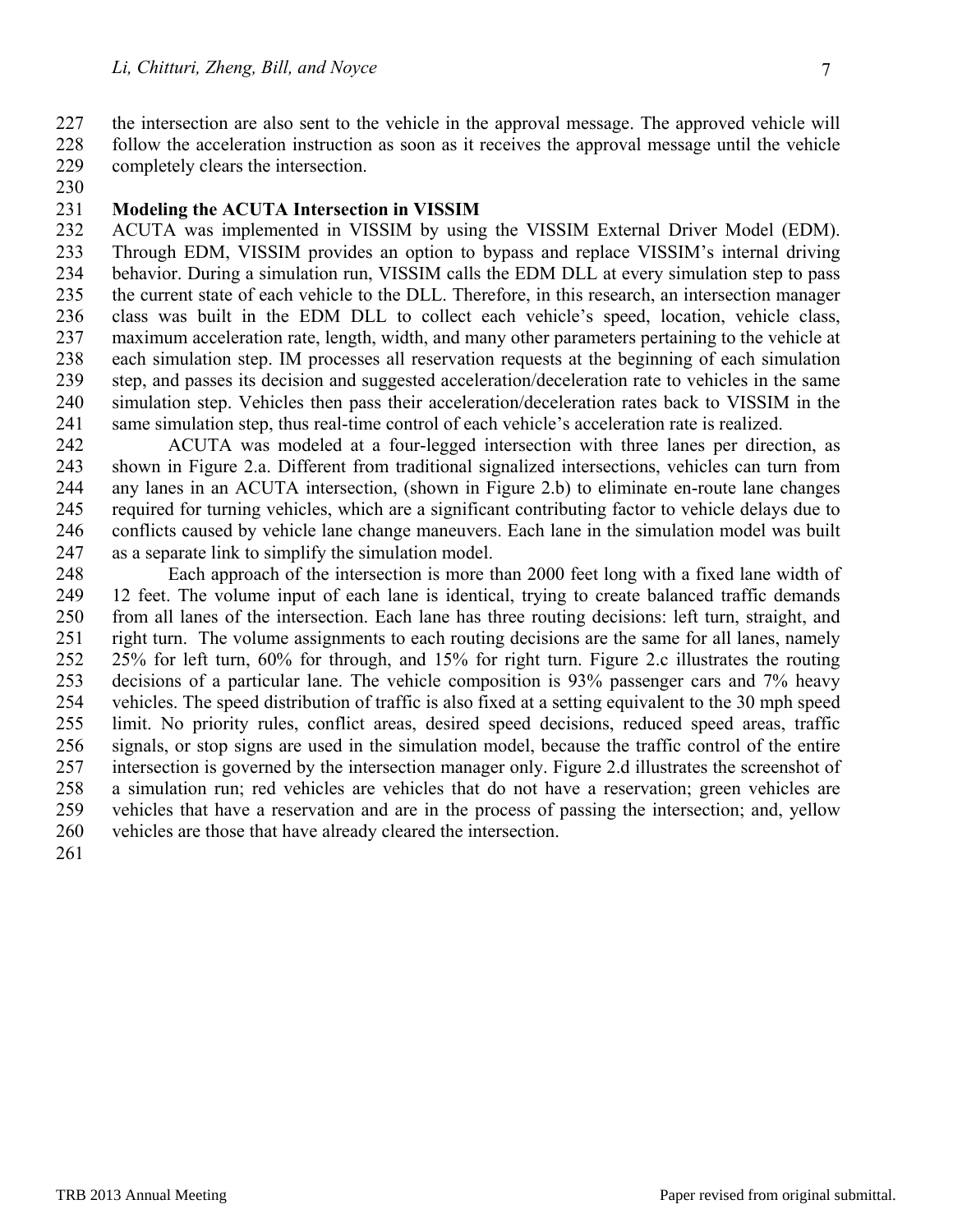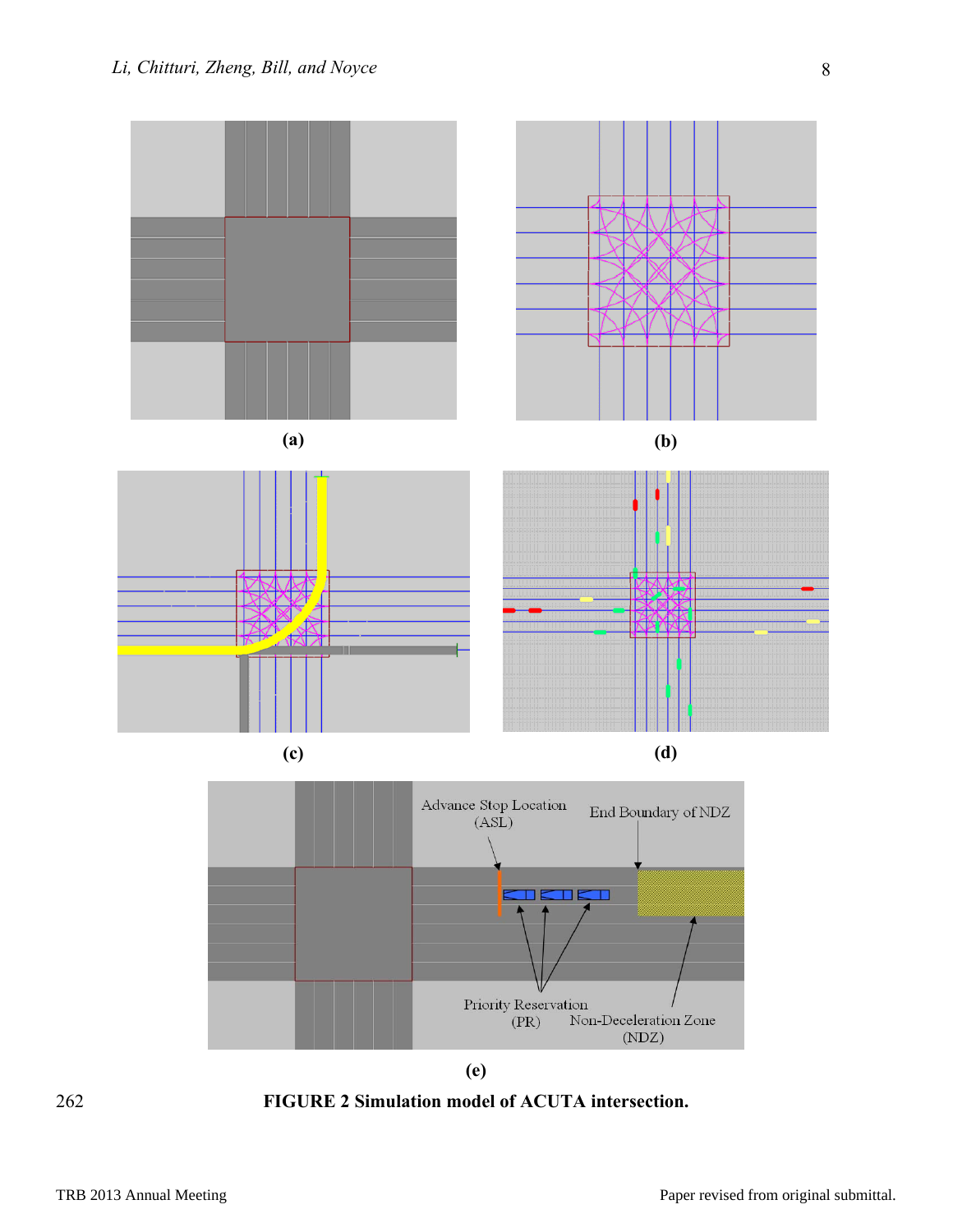#### 263 **Strategies for Operational Enhancement**

264 Previous research identified that unbalance traffic demands could cause a starvation issue where 265 approaching vehicles on a side street could not get reservations and form a queue at the entrance 266 of the intersection (*8, 9*). Slow-speed reservations which can unnecessarily occupy many 267 intersection resources were also observed in a previous study (*5*). To address these issues, three 268 enhancement strategies have been incorporated into ACUTA, to maximize operational 269 performance of the reservation-based autonomous intersection, as shown by Figure 2.e.

270 The three enhancement strategies are realized by incorporating the following concepts 271 into ACUTA:

272 (1) Advance Stop Location (ASL): ASL designates a predefined advance stop location 273 other than stop line for vehicles with rejected reservations. ASL is introduced in ACUTA as a 274 major enhancement strategy to address the slow-reservation-speed issue pertaining to vehicles 275 stopping at a traditional stop line. By using ASL, vehicles with rejected reservations can stop at 276 an upstream distance from entrance of the intersection, hence are capable of gaining a higher 277 speed when reaching the entrance point of the intersection. A higher entrance speed can increase 278 the chances of a vehicle to get reservation, meanwhile saving the intersection time-space 279 resources by reducing the vehicle's total traverse time within the intersection. In ACUTA, the 280 ASL is configured by the parameter "ASL," which is in terms of distance from the intersection.

- 281 (2) Non-Deceleration Zone (NDZ): NDZ defines a zone in which vehicles do not need to 282 decelerate if their reservation requests are rejected. There is no upstream boundary for NDZ. The 283 downstream boundary of NDZ is typically at a location that can ensure that a vehicle can stop at 284 ASL with a reasonably high deceleration rate (e.g. 15 ft/s<sup>2</sup>). The downstream boundary of NDZ 285 is a configurable parameter, which can be set as a specific location which can assure a 286 comfortable deceleration rate. NDZ can help a vehicle continue to maintain a high traveling 287 speed even though its reservation request is rejected. This gives the vehicle a better chance of 288 obtaining a reservation with a later request. On the other hand, a vehicle located downstream of 289 the boundary of the NDZ needs to decelerate to stop at the ASL. In ACUTA, NDZ is configured 290 by the parameter "End Boundary of NDZ (EBNDZ)", which specifies the location of 291 downstream boundary of NDZ in terms of distance from the intersection.
- 292 (3) Priority Reservation (PR) for Queuing Vehicles: the PR gives queuing vehicles a 293 better chance to get their reservation requests approved by prioritizing processing of their 294 reservation requests by the intersection manager. PR takes effect only when a certain queue 295 length is detected by the intersection manager. In ACUTA, two parameters are used to configure 296 PR, namely, Maximum Speed to be Considered as a Queuing Vehicle (MSQV), and Minimum 297 Queue Length (MINQL) to activate priority reservation. Once PR is activated, vehicles in queue 298 have priority for placing reservation requests.
- 299

## 300 **ANALYSIS AND RESULTS**

301 Analyses were conducted to evaluate the enhancement strategies and overall operational 302 performance of ACUTA. Specifically, operational performance was assessed by delay. Results 303 for left-turn (LT) vehicles, right-turn (RT) vehicles, and through (Thru) vehicles as well as 304 overall intersection delay are measured. All experiments discussed in this section were 305 performed using five simulation runs with different random seeds. Each simulation run lasted 306 2,100 seconds, with the first 300 warm-up seconds dropped from the evaluation. The highest 307 simulation resolution of 10 simulation steps per second was used. A high simulation resolution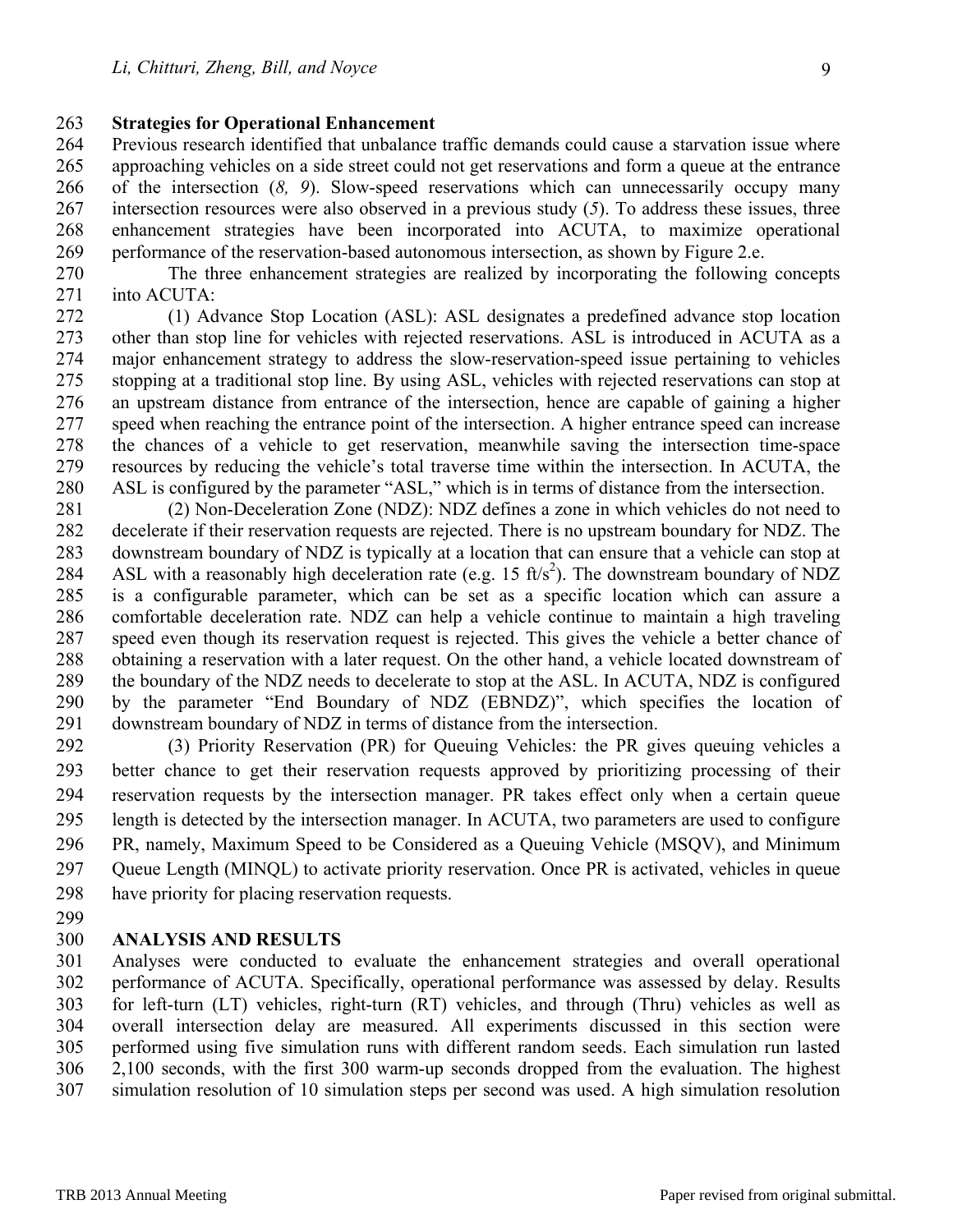308 can achieve a more detailed modeling of the real-world operation of autonomous vehicles which 309 react much faster than human drivers due to the elimination of human perception reaction time.

310 Operational performance was compared between multi-tile ACUTA and a signalized 311 intersection and between single-tile ACUTA and a four-way stop intersection. Additionally, 312 sensitivity analyses were conducted to investigate the impact of eight configurable parameters of 313 ACUTA on operational performance. . 314

### 315 **Evaluation of Operational Enhancement Strategies**

316 In this subsection, effectiveness of the three operational enhancement strategies is examined. 317 Figures 3.a through 3.c summarize the impact of enabling ASL, NDZ, and PR, respectively on 318 delay. Simulations experiments were performed under a high approach demand of 1650 veh/hr.

319 Figure 3.a compares intersection delays under two scenarios: (1) ASL disabled, and (2) 320 ASL enabled and set as 35 ft from the intersection. For both scenarios, NDZ is enabled with its 321 end boundary set to 200 ft from the intersection, and PR was enabled as well, with the MSQV 322 and MINQL set as 0 mph and 3 veh, respectively. The results indicate that, by enabling ASL, 323 intersection delay was substantially reduced by approximately 95 s/veh, a 95% reduction in 324 overall intersection delay.

325 Figure 3.b compares delay when NDZ was disabled and enabled. When NDZ was 326 enabled, EBNDZ was set as 200 ft from the intersection. For both scenarios, ASL was enabled 327 and set as 35 ft from the intersection, and PR was enabled, with MSQV and MINQL set as 0  $328$  mph and 3 veh, respectively. The results show that using NDZ resulted in a substantial  $50 - 55$ 329 s/veh reduction in overall intersection delay, a higher than 90% reduction.

330 Figure 3.c shows effectiveness of PR. Four simulation scenarios were tested under a near 331 capacity approach demand of 1800 veh/hr. ASL and EBNDZ were set as 35 ft and 200 ft, 332 respectively. Other ACUTA parameters of granularity, communication range, number of internal 333 simulations and MINSAFSR were set as 24, 600 ft, 10, and 30 mph, respectively. The first 334 scenario was the benchmark scenario in which PR was disabled. In the second, third, and fourth 335 scenarios, PR was enabled with the maximum speed as queuing vehicle (MSQV) set to 5 mph, 336 10 mph, and 15 mph, respectively, and MINQL set as 3 veh. Results indicate that when MSQV 337 was below 15 mph, enabling PR resulted in no improvement in intersection delay; instead, 338 intersection delay increased by about 2 s/veh. When MSQV was set to 15 mph, the reduction in 339 delay compared to the benchmark scenario was around 2 s/veh, a 7% reduction in delay. In 340 summary, PR can reduce delay only when MSQV is set to a large value of 15 mph or perhaps 341 higher. These results are due to the fact that PR only offers priority for placing the reservation 342 requests through bypassing the FCFS protocol. PR does not assure the approval of the 343 reservation requests. The combined benefits from PR and higher traveling speed jointly worked 344 to get the reservation requests from those queuing vehicles approved.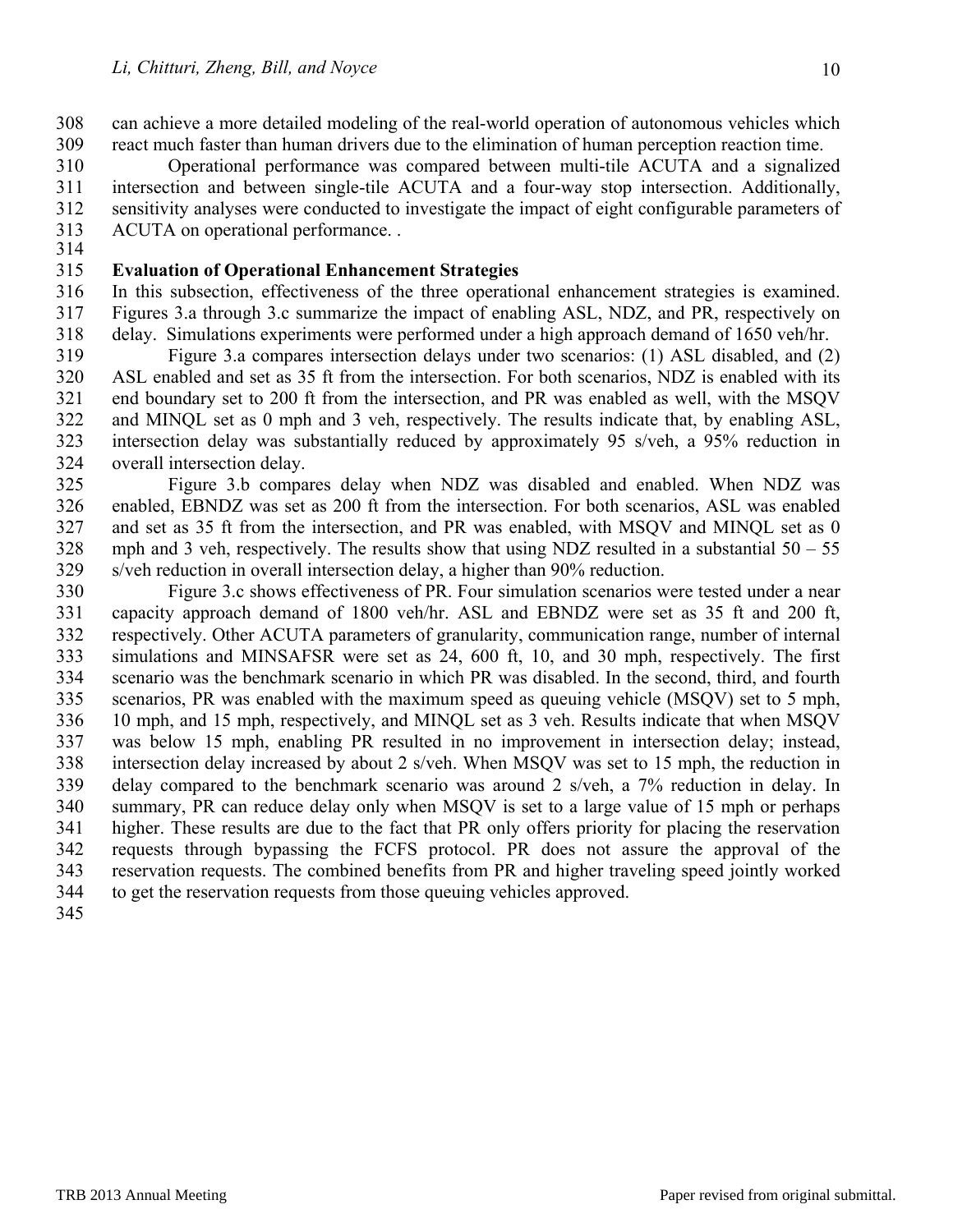

346 **FIGURE 3 Operational enhancements: (a) enhancements with advance stop location** 

- 347 **enabled, (b) non-deceleration zone enabled, (c) priority reservation enabled.**
- 348
- 349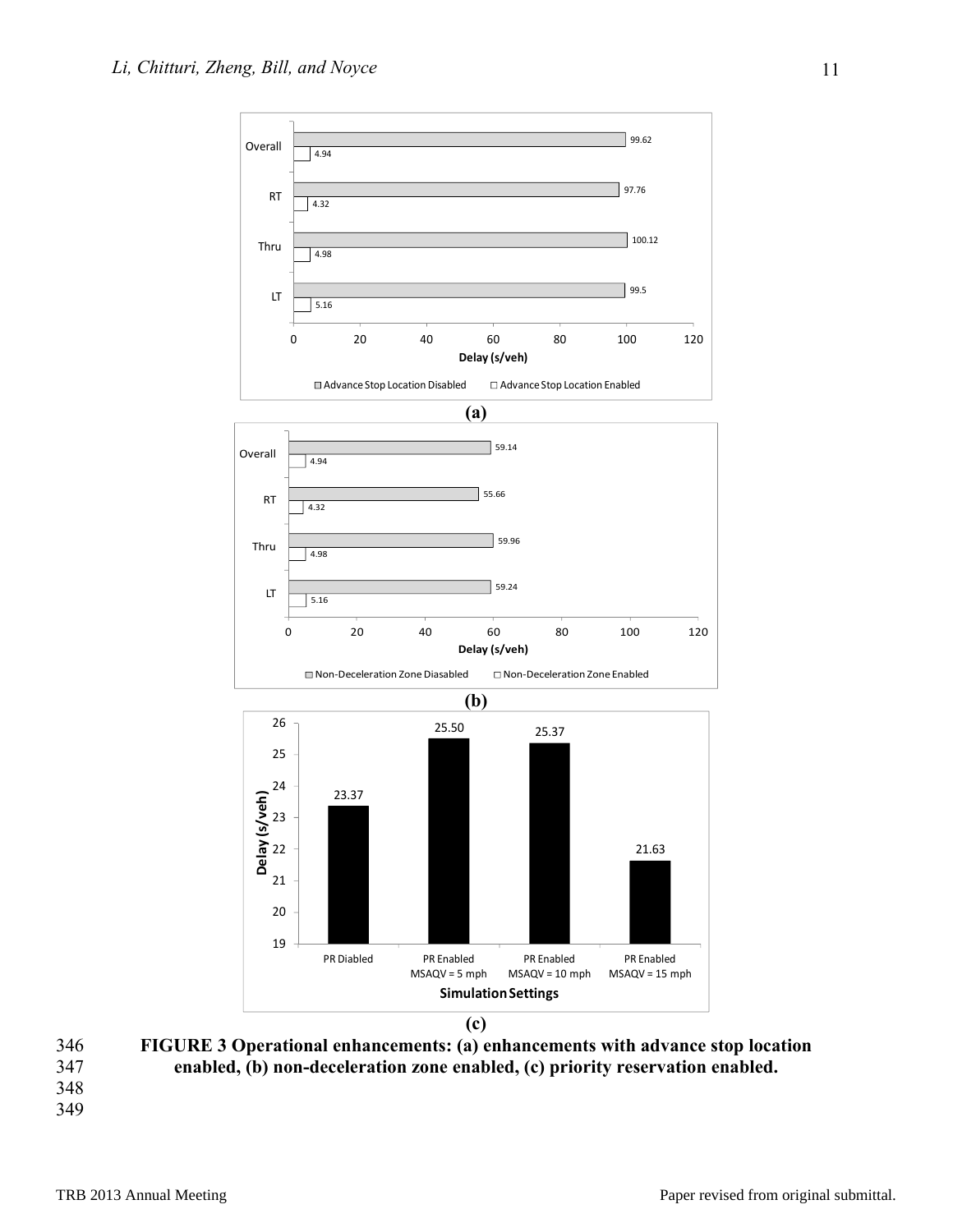## 350 **Multi-Tile ACUTA vs. Signal Control**

351 The granularity of the intersection mesh is one of the most important parameters in ACUTA. If 352 the granularity is set to one, the entire intersection is undivided and only one vehicle can occupy 353 the entire intersection at one time. The system in this case is termed as Single-Tile ACUTA. 354 When the granularity is greater than one, the system is termed as Multi-Tile ACUTA.

355 In this section, the operational performance of Multi-Tile ACUTA under various traffic 356 demand conditions was evaluated using the simulation results, and was further compared with 357 performance of a comparable signalized intersection. The signalized intersection modeled in 358 VISSIM has a left-turn lane, a through lane, and a shared through and right-turn lane designated 359 to each approach. Traffic demands for each movement were identical between the Multi-Tile 360 ACUTA model and the signalized intersection model. Other parameters except lane 361 configurations are all identical between the two models.

362 For each traffic demand condition, five simulation runs with different random seeds were 363 performed. Each simulation run lasted 2,100 seconds, with the first 300 warm-up seconds 364 dropped from the evaluation. Specifically, the demand for each approach increased from 150 to 365 2850 veh/hr to cover the possible range of traffic demands. Proportions of traffic demands for 366 left turn, through and right turn movements were fixed as 25%, 60%, and 15%, respectively for 367 all the simulation runs. Specific demands by movement are summarized in Table 1. For the 368 signalized intersection model, signal timing was optimized using Highway Capacity Software 369 (*25*). Optimization was conducted for each tested traffic demand. Table 1 lists phasing and 370 optimized timings for the signalized intersection along with the corresponding optimized cycle 371 lengths.

372

| Approach           |     | <b>Approach Demand</b><br>by Movement (veh/hr) |     | <b>Signal Timing Plan</b> |       |    |    |               |  |  |  |  |
|--------------------|-----|------------------------------------------------|-----|---------------------------|-------|----|----|---------------|--|--|--|--|
| <b>Traffic</b>     |     |                                                |     | <i>Phase Timing (s)</i>   |       |    |    |               |  |  |  |  |
| Demand<br>(veh/hr) | LΤ  | Thru                                           | RT  | Cycle Length (s)          | سی اف | ₹  | Ч  | مأله با<br>ħ۳ |  |  |  |  |
| 150                | 38  | 90                                             | 23  | 40                        | 6     | 6  | 6  | 6             |  |  |  |  |
| 300                | 75  | 180                                            | 45  | 40                        | 6     | 6  | 6  | 6             |  |  |  |  |
| 600                | 150 | 360                                            | 90  | 60                        | 6     | 16 | 6  | 16            |  |  |  |  |
| 900                | 225 | 540                                            | 135 | 60                        | 6     | 16 | 6  | 16            |  |  |  |  |
| 1050               | 263 | 630                                            | 158 | 60                        | 6     | 16 | 6  | 16            |  |  |  |  |
| 1200               | 300 | 720                                            | 180 | 90                        | 10    | 28 | 9  | 27            |  |  |  |  |
| 1350               | 338 | 810                                            | 203 | 90                        | 10    | 28 | 9  | 27            |  |  |  |  |
| 1500               | 375 | 900                                            | 225 | 110                       | 12    | 35 | 12 | 35            |  |  |  |  |
| 1650               | 413 | 990                                            | 248 | 110                       | 12    | 35 | 12 | 35            |  |  |  |  |
| 1800               | 450 | 1080                                           | 270 | 110                       | 12    | 35 | 12 | 35            |  |  |  |  |
| 1950               | 488 | 1170                                           | 293 | 110                       | 12    | 35 | 12 | 35            |  |  |  |  |
| 2100               | 525 | 1260                                           | 315 | 110                       | 12    | 35 | 12 | 35            |  |  |  |  |
| 2400               | 600 | 1440                                           | 360 | 120                       | 12    | 39 | 13 | 40            |  |  |  |  |
| 2850               | 713 | 1710                                           | 428 | 120                       | 12    | 39 | 13 | 40            |  |  |  |  |

## 373 **TABLE 1 Traffic Demand Inputs and Optimized Timing Plan**

374

375 Operational performances of Multi-Tile ACUTA and optimized signal control were 376 assessed by delays, which were obtained directly from VISSIM's output. Volume-to-capacity  $377$  (v/c) ratios for left turn, right turn and through movements as well as the overall intersection v/c 378 ratio were also computed for both Multi-Tile ACUTA and optimized signal control. When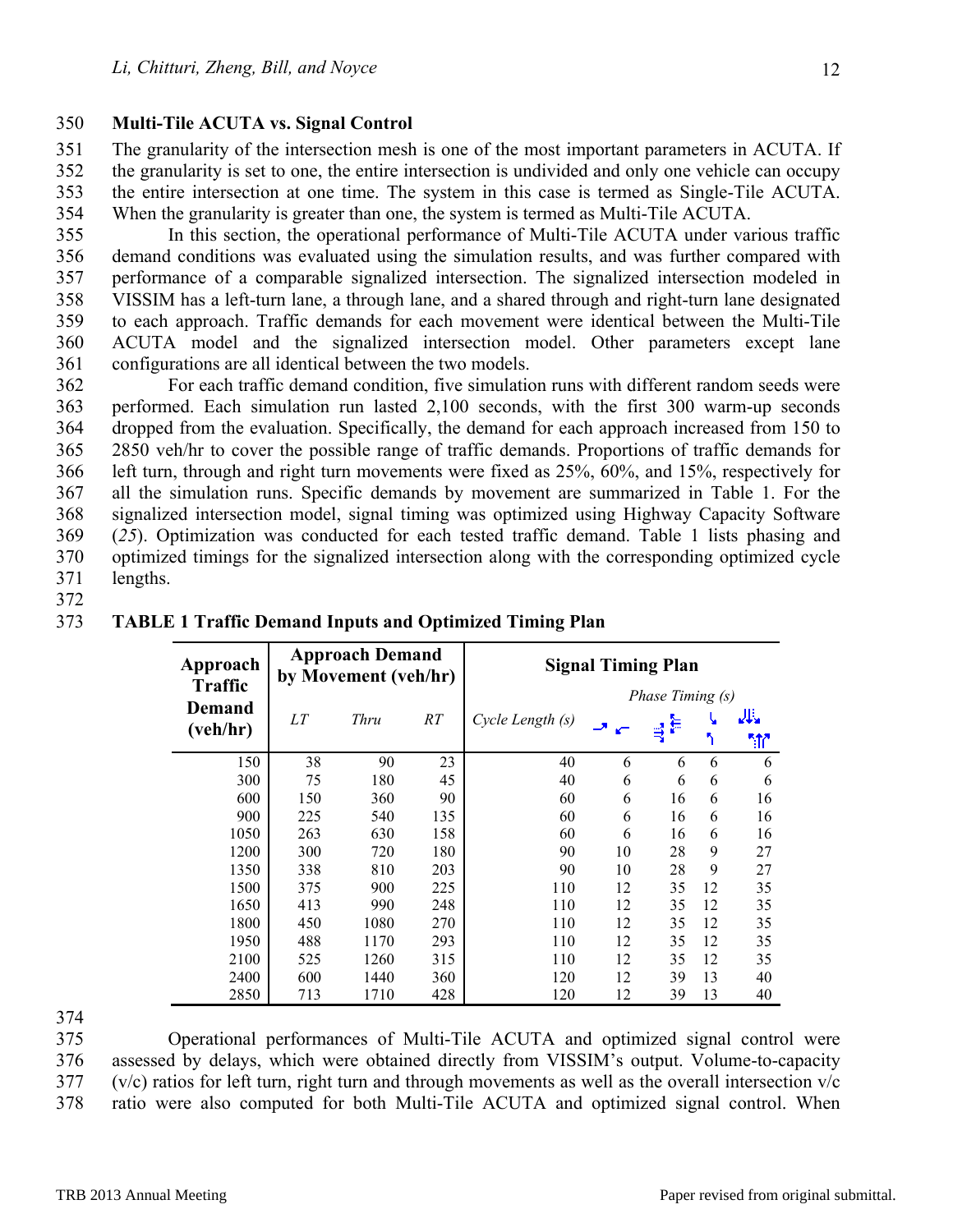379 computing v/c ratios, capacity (c) was measured as the maximum throughput among all demand 380 conditions, while volume (v) was directly obtained from VISSIM's output for that specific 381 demand condition.

382 Based on simulation results, capacities for different movements at the signalized 383 intersection were identified to be 366 veh/hr, 218 veh/hr, and 908 veh/hr for left turn, right turn, 384 and through movements, respectively. Capacity for an entire approach of the signalized 385 intersection was 1480 veh/hr. Capacities for left turn, right turn, and through movements of an 386 approach of the Multi-Tile ACUTA intersection were measured to be 501 veh/hr, 288 veh/hr, 387 and 1185 veh/hr, respectively. Capacity for an entire approach of the Multi-Tile ACUTA 388 intersection was 1974 veh/hr. Comparing Multi-Tile ACUTA with signalized control, Multi-Tile 389 ACUTA successfully increased left turn, right turn and through capacities by 37%, 32%, and 390 31%, respectively. The overall approach capacity was increased by 33% by implementing Multi-391 Tile ACUTA.







**(c) (d)** 

393 **FIGURE 4 Operational performance of Multi-Tile ACUTA with comparison with**  394 **optimized signalized intersection: (a) left-turn delay, (b) right-turn delay, (c) through delay,**  395 **and (d) overall intersection delay**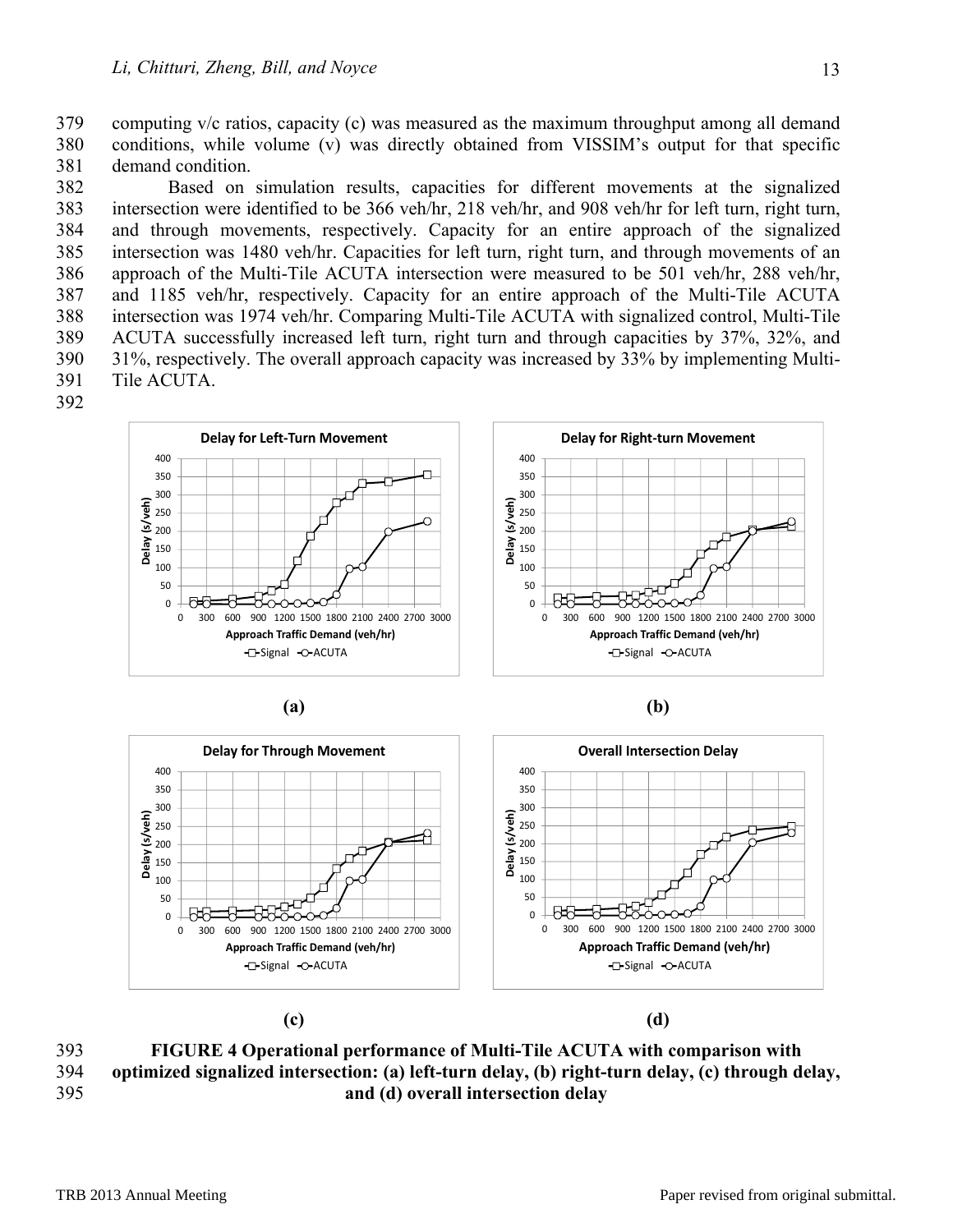| Approach       | <b>Optimized Signalized Control</b> |      |      |               |        | <b>Multi-Tile ACUTA (default setting)</b> |             |         |      |      |      |               |        |             |        |         |
|----------------|-------------------------------------|------|------|---------------|--------|-------------------------------------------|-------------|---------|------|------|------|---------------|--------|-------------|--------|---------|
| <b>Traffic</b> | $v/c$ ratio                         |      |      | Delay (s/veh) |        |                                           | $v/c$ ratio |         |      |      |      | Delay (s/veh) |        |             |        |         |
| Demand         | LT                                  | Thru | RT   | Overall       | LT     | <b>Thru</b>                               | RT          | Overall | LT   | Thru | RT   | Overall       | LT     | <b>Thru</b> | RT     | Overall |
| (veh/hr)       |                                     |      |      |               |        |                                           |             |         |      |      |      |               |        |             |        |         |
| 150            | 0.10                                | 0.10 | 0.10 | 0.10          | 7.36   | 15.54                                     | 17.06       | 13.70   | 0.07 | 0.07 | 0.07 | 0.07          | 0.00   | 0.00        | 0.00   | 0.00    |
| 300            | 0.22                                | 0.19 | 0.20 | 0.20          | 9.26   | 15.90                                     | 17.26       | 14.34   | 0.12 | 0.12 | 0.12 | 0.12          | 0.00   | 0.00        | 0.00   | 0.00    |
| 600            | 0.45                                | 0.39 | 0.39 | 0.40          | 13.12  | 17.72                                     | 20.74       | 16.90   | 0.31 | 0.28 | 0.31 | 0.29          | 0.00   | 0.00        | 0.00   | 0.00    |
| 900            | 0.65                                | 0.59 | 0.59 | 0.61          | 21.52  | 19.74                                     | 22.48       | 20.62   | 0.49 | 0.43 | 0.45 | 0.45          | 0.04   | 0.04        | 0.06   | 0.02    |
| 1050           | 0.75                                | 0.69 | 0.69 | 0.71          | 36.24  | 21.04                                     | 24.38       | 25.48   | 0.55 | 0.51 | 0.53 | 0.52          | 0.26   | 0.42        | 0.44   | 0.38    |
| 1200           | 0.84                                | 0.79 | 0.79 | 0.81          | 53.62  | 28.70                                     | 32.56       | 35.66   | 0.62 | 0.59 | 0.61 | 0.60          | 0.98   | 0.70        | 0.76   | 0.78    |
| 1350           | 0.90                                | 0.88 | 0.89 | 0.89          | 118.72 | 35.82                                     | 38.68       | 56.86   | 0.70 | 0.67 | 0.67 | 0.68          | 1.46   | 1.48        | 1.64   | 1.50    |
| 1500           | 0.92                                | 0.96 | 0.95 | 0.96          | 186.70 | 53.02                                     | 56.64       | 85.44   | 0.77 | 0.76 | 0.74 | 0.76          | 2.82   | 2.30        | 2.14   | 2.42    |
| 1650           | 0.97                                | 0.98 | 0.99 | 0.99          | 230.04 | 81.46                                     | 84.82       | 117.90  | 0.84 | 0.83 | 0.83 | 0.83          | 5.16   | 4.98        | 4.32   | 4.94    |
| 1800           | 0.98                                | 0.98 | 0.98 | 0.99          | 278.72 | 133.74                                    | 137.08      | 169.42  | 0.90 | 0.90 | 0.87 | 0.89          | 25.70  | 24.78       | 24.12  | 24.90   |
| 1950           | 0.98                                | 0.99 | 0.98 | 0.99          | 298.04 | 161.54                                    | 162.30      | 194.98  | 0.91 | 0.91 | 0.89 | 0.91          | 97.00  | 100.20      | 97.86  | 99.04   |
| 2100           | 0.97                                | 1.00 | 1.00 | 1.00          | 331.78 | 182.34                                    | 184.22      | 218.32  | 0.99 | 0.99 | 0.98 | 0.99          | 102.20 | 104.04      | 102.52 | 103.34  |
| 2400           | 0.99                                | 0.98 | 0.98 | 0.99          | 336.26 | 206.02                                    | 204.48      | 237.88  | 0.97 | 0.96 | 0.96 | 0.96          | 198.72 | 205.50      | 200.64 | 203.06  |
| 2850           | 1.00                                | 0.98 | 0.98 | 0.99          | 355.66 | 211.78                                    | 213.28      | 247.86  | 1.00 | 1.00 | 1.00 | $1.00\,$      | 227.24 | 231.28      | 226.52 | 229.58  |

## 396 **TABLE 2 Comparison of Operational Performances between Multi-Tile ACUTA and Optimized Signal Intersection**

397

398

399

400

401

402

403

404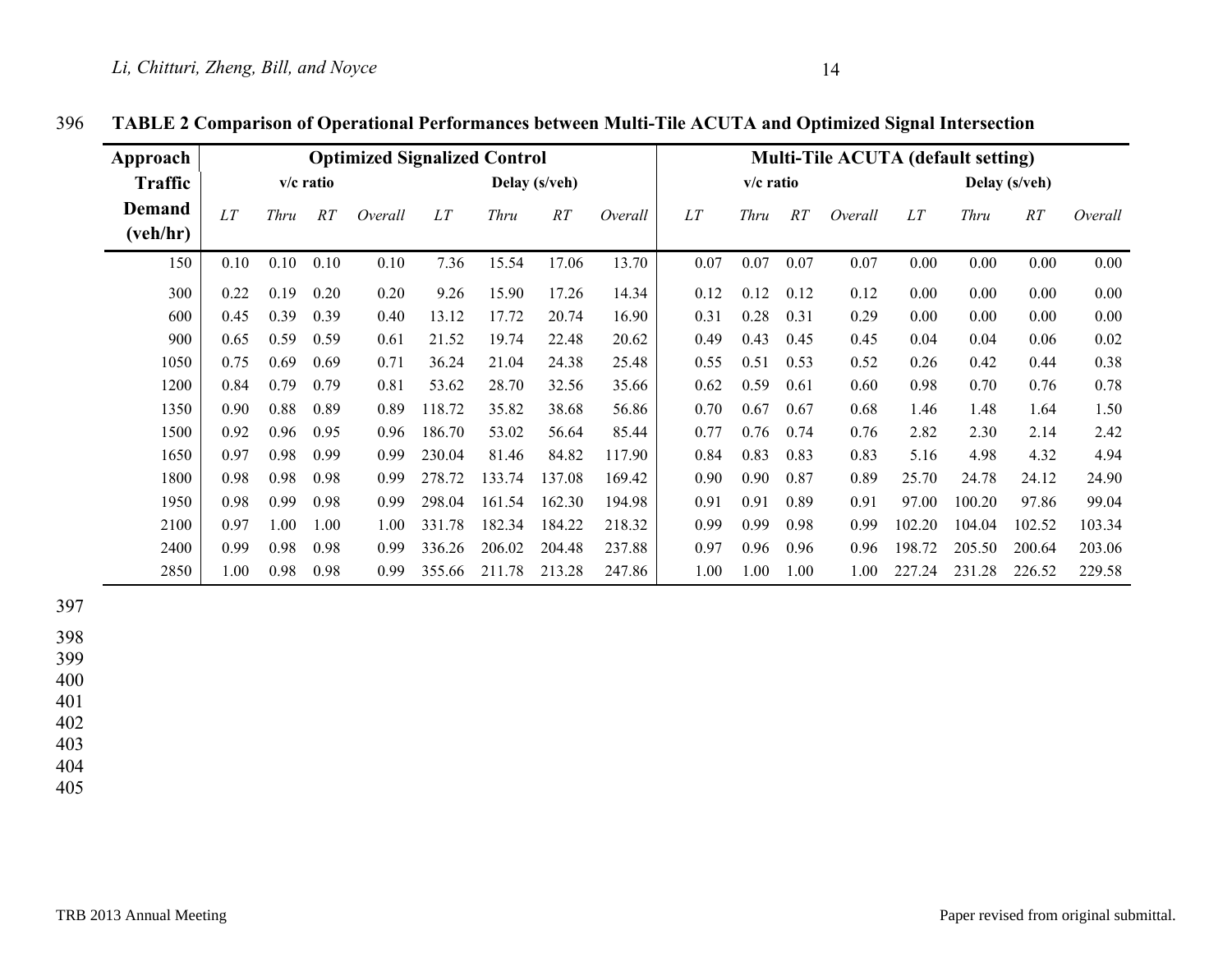406 All evaluation results including the v/c ratios and delays are summarized in Table 2. The 407 signalized intersection reached the 0.99 overall v/c ratio when the approach traffic demand was 408 around 1650 veh/hr, while Multi-Tile ACUTA did not reach the 0.99 overall v/c ratio until the 409 approach traffic demand reached 2100 veh/hr. These facts indicate that the Multi-Tile ACUTA 410 intersection can process 450 extra vehicles per hour per approach without being oversaturated 411 when compared with the optimized signalized intersection.

412 Figure 4 depicts the relationships between the delays and traffic demands. Figures 4.a 413 through 4.c illustrate the delays for left turn, right turn, and through movements, respectively. 414 These figures indicate that operational performance of different traffic movements in Multi-Tile 415 ACUTA was very balanced as delays for left-turn, right-turn, and through movements were 416 similar under all traffic demand conditions. Overall intersection delay shown in Figure 4.d was 417 computed by taking weighted average of delays for all the movements. According to Figure 4.d, 418 overall intersection delay for Multi-Tile ACUTA remained at an extremely low level (under 5 419 s/veh) when approach traffic demand was less than 1650 veh/hr, while signalized intersection 420 already started to operate at near capacity conditions when approach traffic demand reached 421 1350 veh/hr. Delay for Multi-Tile ACUTA started to increase rapidly when traffic demand 422 reached 1800 veh/hr. However, delays were still significantly less than delays for signalized 423 intersection for approach traffic demands greater than 1800 veh/hr and less than 2100 veh/hr. 424 The superiority of Multi-Tile ACUTA became marginal at extremely high approach traffic 425 demands of 2400 and 2850 veh/hr.

426

## 427 **Single-Tile ACUTA vs. Four-way Stop Control**

428 The single-tile ACUTA system has an undivided intersection mesh, and only one vehicle can 429 occupy the entire intersection at a specific instant. From the perspective of field implementation, 430 the single-tile ACUTA system is relatively easier to implement than the multi-tile ACUTA 431 system. The single-tile ACUTA system is hence a promising replacement for the four-way stop 432 intersection, considering that the operational characteristics of both the single-tile ACUTA and 433 the four-way stop control are analogous.

434 Similar to the comparison between signalized intersection and Multi-Tile ACUTA, a 435 comparable four-way stop intersection was modeled in VISSIM to compare with single-tile 436 ACUTA. The major difference between Single-Tile ACUTA and four-way stop control is that 437 vehicles in ACUTA do not need to stop before their entry into the intersection. Additionally, at a 438 four-way stop intersection, whoever gets to the stop line first goes first. This comparison aims at 439 exploring the possibility of using Single-Tile ACUTA to replace four-way stop controlled 440 intersections to accommodate autonomous vehicles in future. Results are summarized in Table 3. 441 For better visualization, relationships between delays and traffic demands are depicted in Figure 442 5.

443 As shown in Figures 5.a through 5.d, delays of both single-tile ACUTA and four-way 444 stop control increased as the approach traffic demand increased. Single-Tile ACUTA operated 445 extremely well with a zero delay at an approach demand of 150 veh/hr, outperforming four-way 446 stop control by 37.22 s/veh in terms of delay. Single-Tile ACUTA resulted in a reasonable delay 447 of 27.16 s/veh at an approach demand of 300 veh/hr, while stop control had already reached its 448 capacity with a large delay of 103 s/veh. When the approach traffic demand exceeded 300 449 veh/hr, delay started to increase dramatically for both. Overall, delays experienced under Single-450 Tile ACUTA were always less than delays at four-way stop control.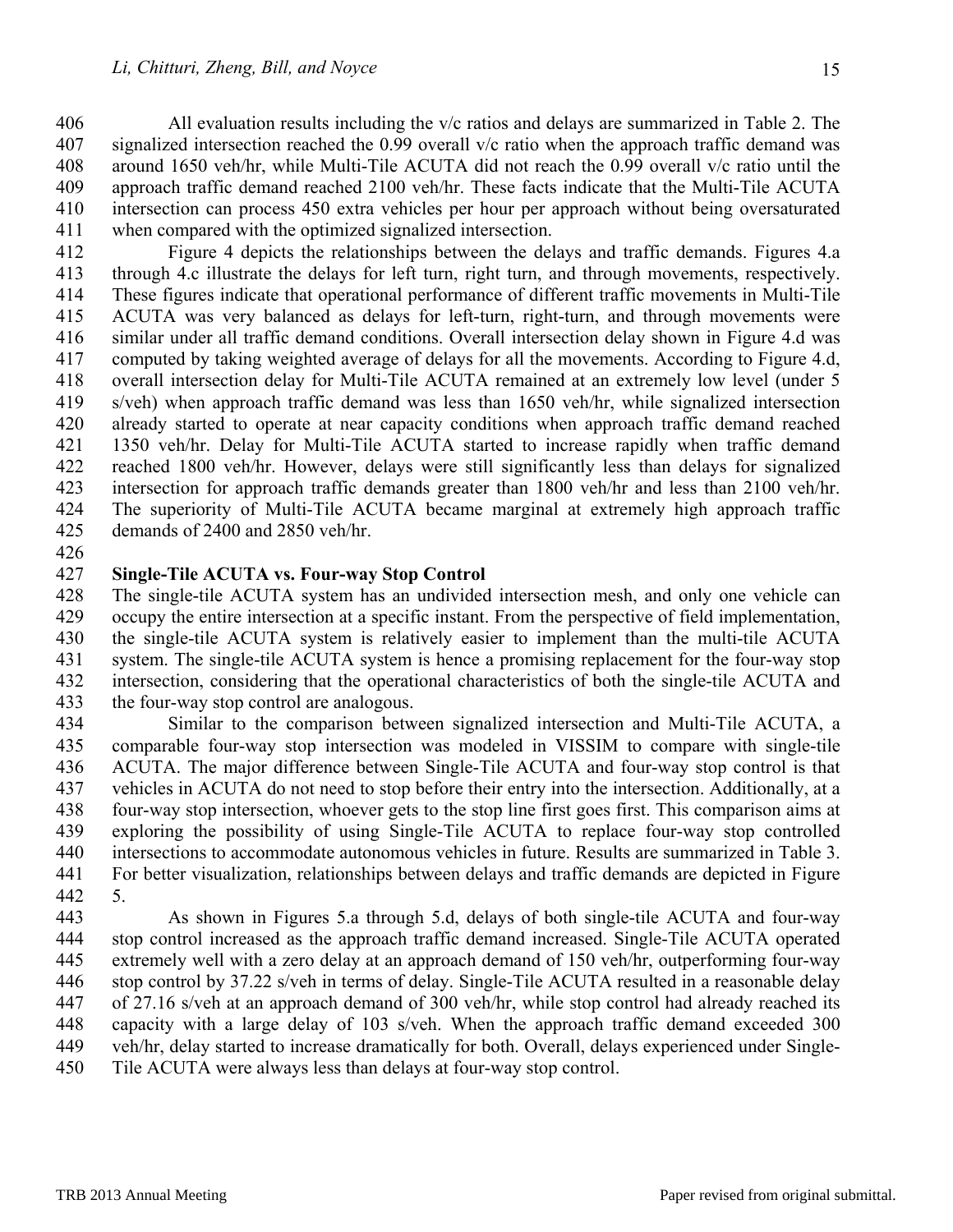451 In summary, Single-Tile ACUTA performed more efficiently than four-way stop control. 452 When the approach traffic demand exceeded 300 veh/hr, performance of Single-Tile ACUTA 453 deteriorated and therefore, Multi-Tile ACUTA is recommended to replace Single-Tile ACUTA 454 at those traffic demands.

455

456 **TABLE 3 Comparison of Operational Performance between Single-Tile ACUTA and the**  457 **Four-Way Stop Control** 

| Approach       |        |        | <b>Four-Way Stop</b> |         | <b>Single-Tile ACUTA</b> |        |        |         |  |  |  |
|----------------|--------|--------|----------------------|---------|--------------------------|--------|--------|---------|--|--|--|
| <b>Traffic</b> |        |        | Delay (s/veh)        |         | Delay (s/veh)            |        |        |         |  |  |  |
| <b>Demand</b>  | LT     | Thru   | RT                   | Overall | LΤ                       | Thru   | RT     | Overall |  |  |  |
| (veh/hr)       |        |        |                      |         |                          |        |        |         |  |  |  |
| 150            | 40.54  | 34.62  | 41.80                | 37.22   | 0.00                     | 0.00   | 0.00   | 0.00    |  |  |  |
| 300            | 110.44 | 96.30  | 114.48               | 103.00  | 27.88                    | 28.32  | 20.92  | 27.16   |  |  |  |
| 600            | 449.50 | 545.16 | 567.22               | 520.02  | 477.50                   | 397.40 | 351.50 | 410.80  |  |  |  |
| 800            | 783.56 | 820.18 | 866.56               | 816.32  | 680.50                   | 668.80 | 675.80 | 673.20  |  |  |  |
| 2850           | 964.48 | 978.48 | 1034.90              | 981.98  | 949.30                   | 965.80 | 982.40 | 964.00  |  |  |  |







460 **FIGURE 5 Performance comparison between Single-Tile ACUTA and a four-way stop**  461 **intersection: (a) left-turn delay, (b) right-turn delay, (c) thru delay, and (d) overall delay**  462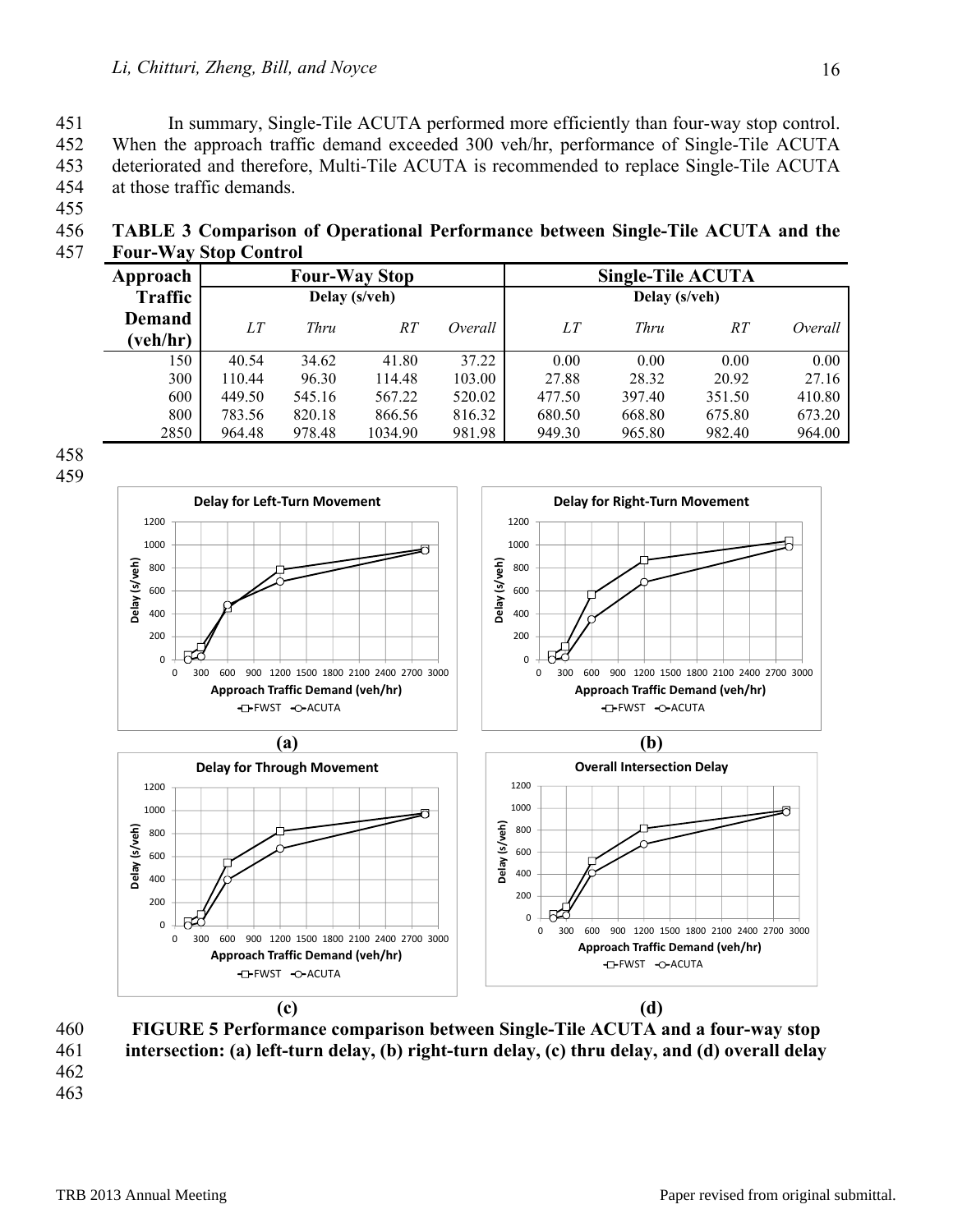### 464 **Sensitivity Analysis of ACUTA Parameters**

465 ACUTA has the following configurable parameters: (1) granularity, (2) ASL, (3) End location of 466 NDZ, and (4) minimum speed to allow fixed-speed reservation (MINSAFSR).

467 Sensitivity analyses were conducted on these four configurable parameters to investigate 468 their impact on the operational performance of ACUTA. For each parameter, a series of 469 intersection delays were observed by changing the value of the parameter and maintaining the 470 other parameters at their default values. All simulations were performed under a medium 471 approach demand of 1050 veh/hr, and PR's parameters MSQV and MINQL were set to 0 mph 472 and 3 vehs, respectively. Results of sensitivity analysis are summarized in Table 4. To visualize 473 the magnitudes of the sensitivities on different parameters, the results are also depicted in Figure 474 6.

|                                                   |                | Delay (s/veh)  |                |                |                |  |  |
|---------------------------------------------------|----------------|----------------|----------------|----------------|----------------|--|--|
|                                                   |                | LT             | Thru           | <b>RT</b>      | <b>Overall</b> |  |  |
| Factor                                            | Value          | <b>Overall</b> | <b>Overall</b> | <b>Overall</b> |                |  |  |
| Granularity                                       |                | 629.90         | 627.40         | 623.50         | 627.50         |  |  |
|                                                   | $\overline{2}$ | 282.00         | 309.30         | 321.50         | 303.40         |  |  |
|                                                   | 4              | 156.44         | 154.10         | 159.66         | 155.60         |  |  |
|                                                   | 8              | 2.16           | 1.98           | 1.60           | 1.98           |  |  |
|                                                   | 12             | 0.78           | 0.94           | 0.70           | 0.88           |  |  |
|                                                   | $*24$          | 0.26           | 0.42           | 0.44           | 0.38           |  |  |
| <b>Advance Stop Location (ASL), ft</b>            | 25             | 0.20           | 0.38           | 0.38           | 0.32           |  |  |
|                                                   | $*35$          | 0.26           | 0.42           | 0.44           | 0.38           |  |  |
|                                                   | 45             | 0.34           | 0.60           | 0.52           | 0.52           |  |  |
|                                                   | 55             | 0.36           | 0.70           | 0.62           | 0.60           |  |  |
| <b>End Boundary of Non-Deceleration Zone</b>      | *200           | 0.26           | 0.42           | 0.44           | 0.38           |  |  |
| (EBNDZ), ft                                       | 250            | 0.38           | 0.66           | 0.64           | 0.58           |  |  |
|                                                   | 300            | 0.46           | 0.76           | 0.72           | 0.68           |  |  |
|                                                   | 350            | 0.58           | 0.84           | 0.82           | 0.76           |  |  |
| <b>Min Speed to Allow Fixed-Speed Reservation</b> | 10             | 1.62           | 2.00           | 1.86           | 1.88           |  |  |
| (MINSAFSR), mph                                   | 20             | 0.98           | 1.32           | 1.20           | 1.22           |  |  |
|                                                   | $*30$          | 0.26           | 0.42           | 0.44           | 0.38           |  |  |
|                                                   | 40             | 0.00           | 0.00           | 0.00           | 0.00           |  |  |

#### 475 **TABLE 4 Results of the Sensitivity Analyses**

\* denotes the default value of the corresponding parameter, which is used in sensitivity analysis of other parameters.

477 According to Figure 6.a, intersection delay was extremely sensitive to model granularity. 478 Intersection delay decreased rapidly as granularity increased from 1 to 8. After granularity 479 reached 8, the reduction in the intersection delay became minor in magnitude. As shown in Table 480 3, intersection delay was roughly halved every time granularity doubled. The second sensitive 481 parameter is MINSAFSR. Delay dropped from almost 2 s/veh to 0 s/veh as minimum speed 482 threshold increased from 10 mph to 40 mph, requiring more high-speed vehicles to accelerate as 483 needed. In addition to granularity and MINSAFSR, delay also showed modest sensitivity to ASL 484 and EBNDZ. As ASL or EBNDZ increased, delay increased at a relatively constant rate.

<sup>476</sup>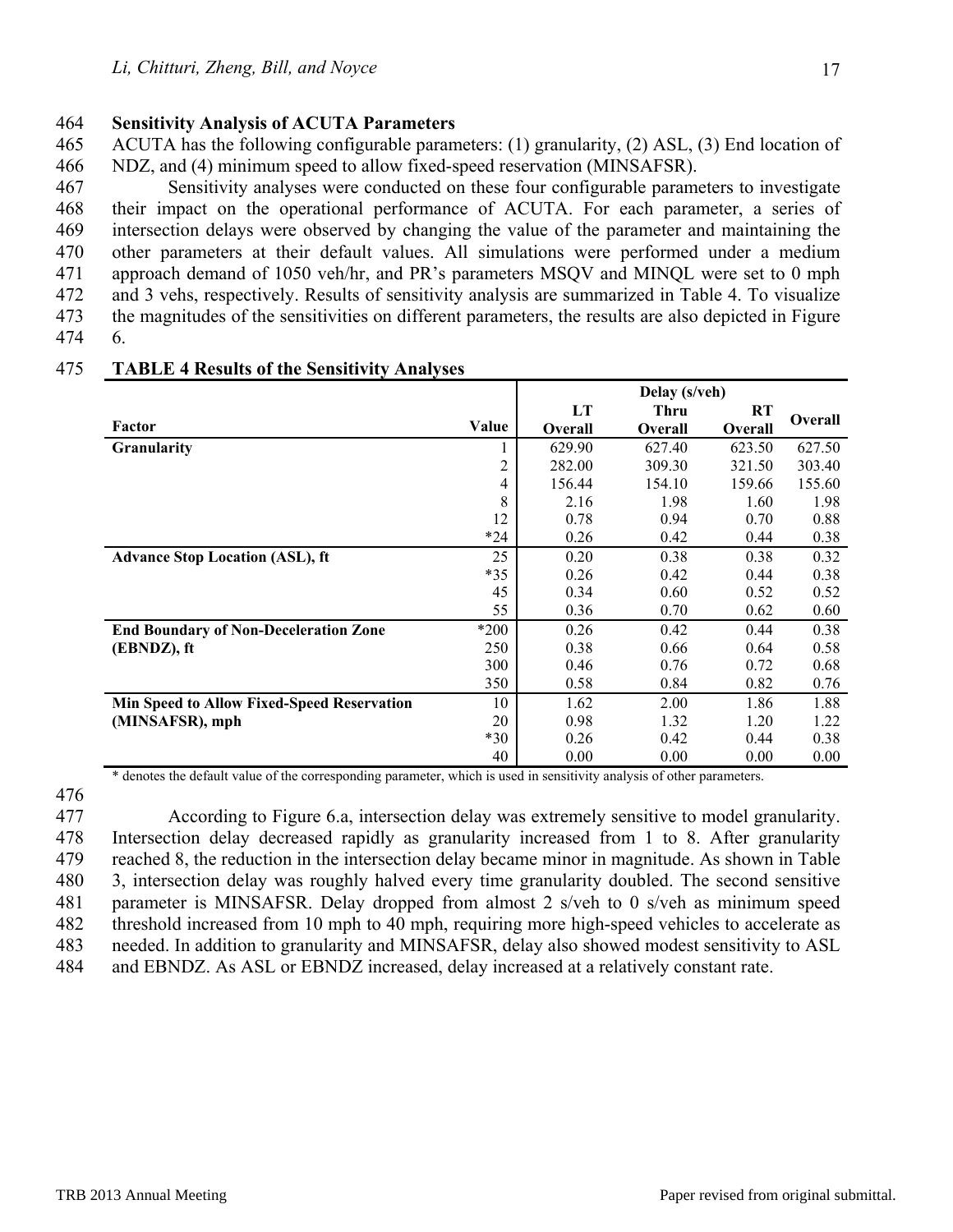

485 **FIGURE 6 sensitivity of delay about different parameters: (a) granularity, (b) advance stop**  486 **location (ASL), (c) end boundary of non-deceleration zone (EBNDZ), (d) min speed to**  487 **allow fixed-speed reservation (MINSAFSR)** 

488 489

## 490 **CONCLUSIONS**

491 A next-generation intersection control algorithm for autonomous vehicles, ACUTA, was 492 developed to address operational issues identified in previous reservation-based intersection 493 control algorithms. Three operational enhancement strategies: advance stop location (ASL), non-494 deceleration zone (NDZ) and priority reservation (PR) were introduced and incorporated in 495 ACUTA. The evaluation results show that incorporating ASL or NDZ resulted in about 90% 496 reduction in delays when compared to ACUTA without them. Incorporating PR had a limited 7% 497 reduction in delay.

498 To evaluate ACUTA's operational benefits, comparisons were performed between the 499 Single-Tile ACUTA and the four-way stop control, and between the Multi-Tile ACUTA and the 500 optimized signal control. Evaluation results demonstrated that compared with the optimized 501 signal control, Multi-Tile ACUTA increased left turn, right turn and through capacities by 37%, 502 32%, and 31%, respectively. The overall approach capacity was increased by 33%. Further 503 analysis on the v/c ratios indicates that the Multi-Tile ACUTA intersection could process 450 504 more vehicles per hour per approach without being oversaturated than the optimized signalized 505 intersection. As a result, the Multi-Tile ACUTA intersection caused considerably less delay than 506 the optimized signalized intersection. The comparison between Single-Tile ACUTA and four-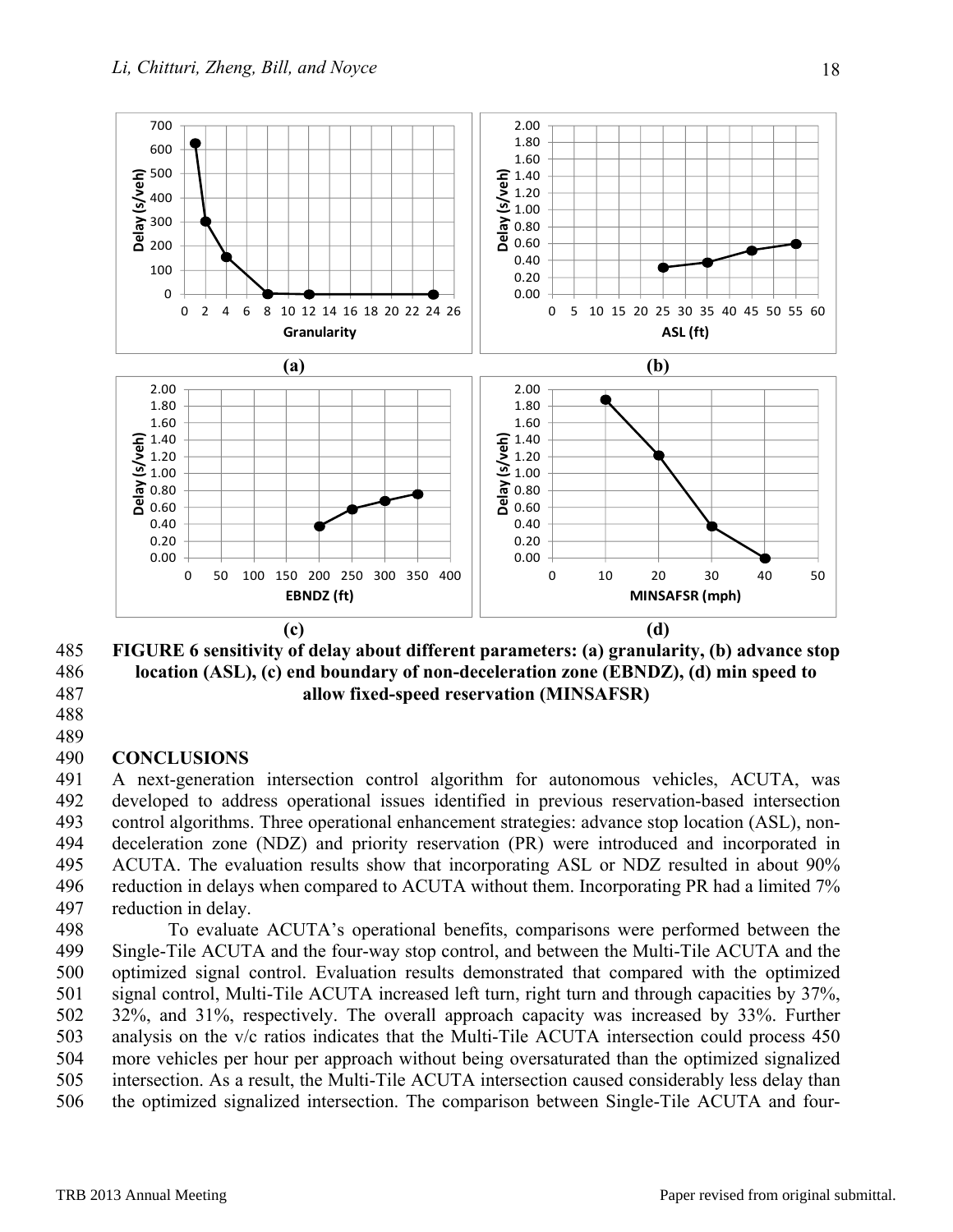507 way stop control reveals that Single-Tile ACUTA caused significantly less delay than four-way 508 stop control, when the approach traffic demand was less than 300 veh/hr. In summary, the results 509 from both comparisons indicate the substantial advantage of ACUTA in terms of minimizing the 510 delay and maximizing the intersection capacity.

511 For a comprehensive understanding of how ACUTA can be configured to reach its 512 optimal performance, a series of sensitivity analyses were conducted for four configurable 513 parameters in ACUTA. Delay was found to be very sensitive to granularity of the ACUTA 514 model. Delay can be stably low when granularity was set to 8 and higher values. Also, as the 515 minimum speed to allow fixed-speed reservation (MINSAFSR) increased, delay decreased. As 516 advance stop location (ASL) or end boundary of non-deceleration zone (EBNDZ) increased, 517 delay increased.

518 In conclusion, ACUTA proposed in this study has been evaluated to have excellent 519 operational performance compared with optimized signal control and four-way stop control, and 520 still has potential to be optimized by adjusting its configurable parameters.

521

# 522 **ACKNOWLEDGEMENT**

523 This project is funded by National Center for Freight & Infrastructure (CFIRE) at the University

- 524 of Wisconsin-Madison.
- 525

# 526 **REFERENCES**

- 527 1. *An Initial Assessment of Freight Bottlenecks on Highways*, Federal Highway Administration, 528 2005.
- 529 2. National Highway Traffic Safety Administration, www.nhtsa.gov.
- 530 3. Dresner, K. and Stone, P. (2004) "Multiagent traffic management: A reservation-based 531 intersection control mechanism." *The Third International Joint Conference on Autonomous*  532 *Agents and Multiagent Systems*, New York, New York, USA, July 2004, pp. 530–537.
- 533 4. Dresner, K. and Stone, P. (2005). "Multiagent Traffic Management: An Improved 534 Intersection Control Mechanism." *The Fourth International Joint Conference on*  535 *Autonomous Agents and Multiagent Systems*, Utrecht, The Netherlands, July 2005, pp. 471- 536 477.
- 537 5. Dresner, K. and Stone, P. (2005). "Turning the Corner: Improved Intersection Control for 538 Autonomous Vehicles", *Proceedings of the 2005 IEEE Intelligent Vehicles Symposium*, Las 539 Vegas, Nevada, USA, June 2005.
- 540 6. Dresner, K. and Stone, P. (2008). "A Multiagent Approach to Autonomous Intersection 541 Management." *Journal of Artificial Intelligence Research*, 31, pp. 591–656.
- 542 7. Dresner, K. and Stone, P. (2008). "Mitigating Catastrophic Failure at Intersections of 543 Autonomous Vehicles", *Proceedings of the Seventh International Conference on*  544 *Autonomous Agents and Multiagent Systems*, Estoril, Portugal, May 2008, pp. 1393-1396.
- 545 8. Shahidi, N., Au, T.C., and Stone, P. (2011). "Batch reservations in autonomous intersection 546 management." *Proceeding of The 10th International Conference on Autonomous Agents and*  547 *Multiagent Systems - Volume 3*, Richland, SC, 2011.
- 548 9. Au, T.C., Shahidi, N., and Stone, P. (2011). "Enforcing Liveness in Autonomous Traffic
- 549 Management", *Proceedings of the 25th AAAI Conference of Artificial Intelligence*, pp. 1317- 550 1322.